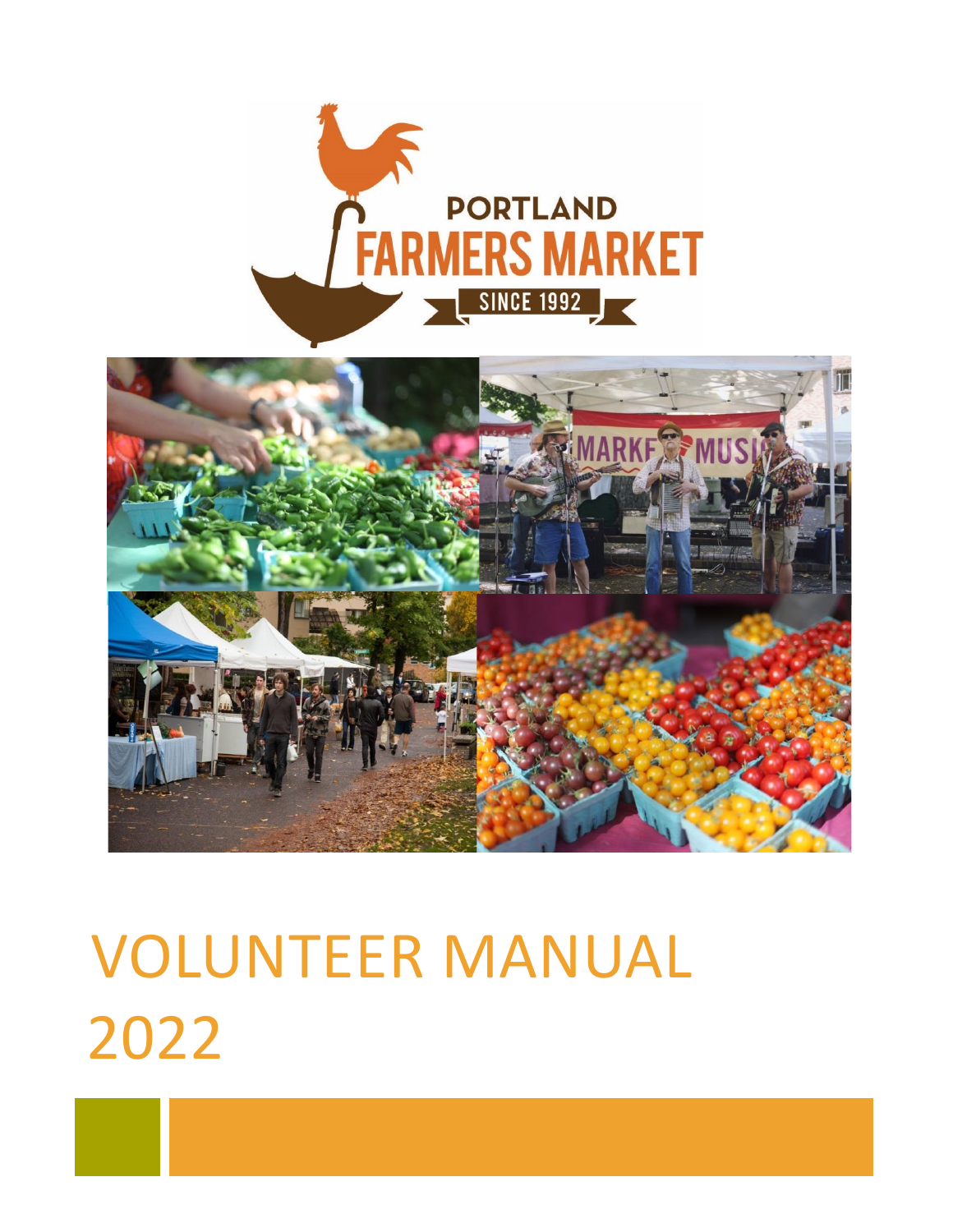# **TABLE OF CONTENTS**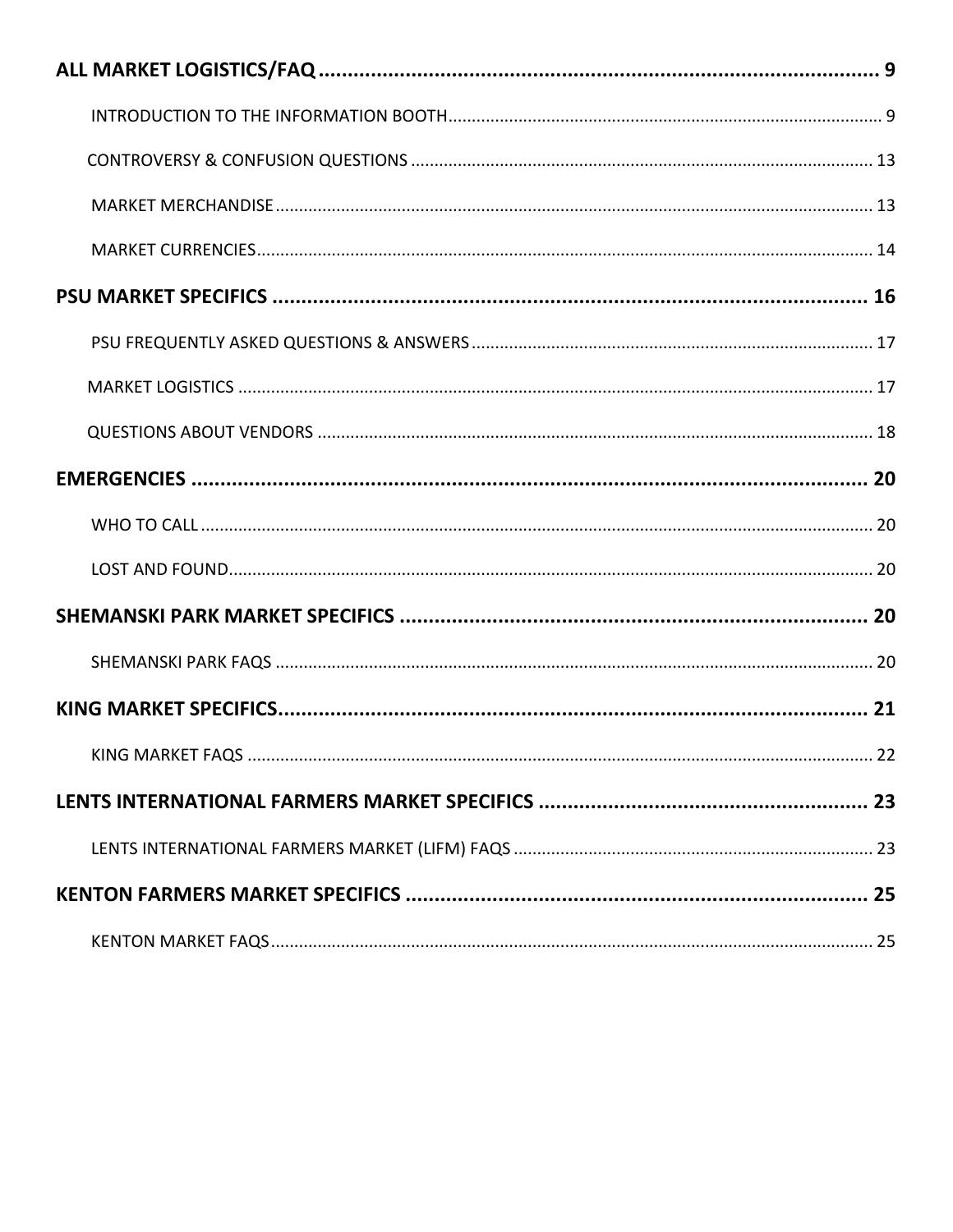# <span id="page-3-1"></span><span id="page-3-0"></span>**PORTLAND FARMERS MARKET: MISSION, VISION, STRATEGY**

#### **MISSION**

Portland Farmers Market operates world-class farmers markets that contribute to the success of local food growers and producers, and create vibrant community gatherings. Success for our vendors is our primary objective. Listening and learning from vendors and shoppers produces outstanding farmers markets where vendors prosper and communities thrive.

#### **VISION**

<span id="page-3-2"></span>PFM is a catalyst for the nation's most prosperous, healthy and sustainable food system.

- Food producers thrive and expand
- All residents have access to farm fresh food
- <span id="page-3-3"></span>• Farmers markets build, nourish and inspire community

#### **STRATEGY**

PFM believes that to be an effective leader at growing an equitable, healthy, and sustainable local food system, we need to reflect those principles internally. It all starts with a strong foundation as a sustainable organization that invests in its vendors, employees and volunteers.

Embracing equity as a guiding principle, we encourage employment applications from candidates with diverse backgrounds and from underrepresented groups. We believe that when our staff represents a diversity of perspectives and life experiences, we can be most responsive to the needs of our vendors and shoppers, and better reflect the communities where our markets call home.

For our vendors, we are a marketing organization that attracts shoppers to marketplaces where small businesses can prosper. We are committed to providing business acceleration opportunities such as expanded marketplaces, educational workshops and a diversified shopper base.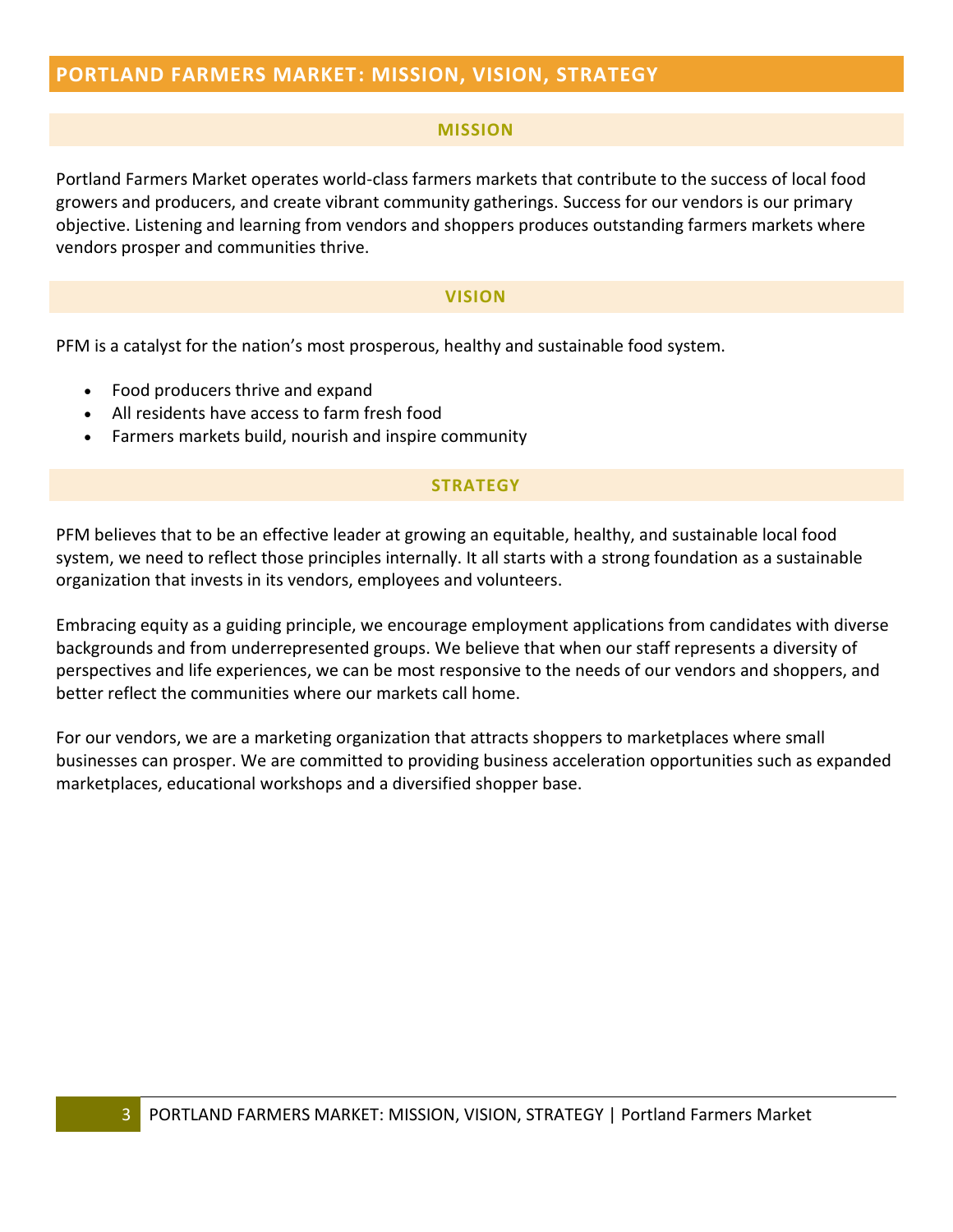# <span id="page-4-0"></span>**VOLUNTEER PHILOSOPHY**

Portland Farmers Market is a conduit for farmers and food artisans to feed the communities they serve. Our volunteer program helps us build and create these connections in our markets. PFM volunteers are critical threads in the fabric we weave--building relationships, supporting our vendors, and nourishing our Portland Community.

Volunteers are a valued resource, allowing staff freedom and flexibility to be out in the market community. They can be the right (and left) hand for our staff and market vendors, sharing the work of bringing our markets to life. Our volunteers bring their enthusiasm, expertise, outside perspectives and ideas, helping us to create better markets. As a representative of our markets, volunteers are ambassadors for PFM and our wider community.

PFM volunteers engage with Portland Farmers Market staff and fellow volunteers, developing life-long relationships. They contribute their real-life skills—communications, community engagement, creative thinking and writing, making connections and positively impacting the local market customers and vendors. With a shared vision of inclusivity, good food, and sustainable farms, we want volunteers to ignite their passions by becoming a part of the tapestry that is Portland Farmers Market.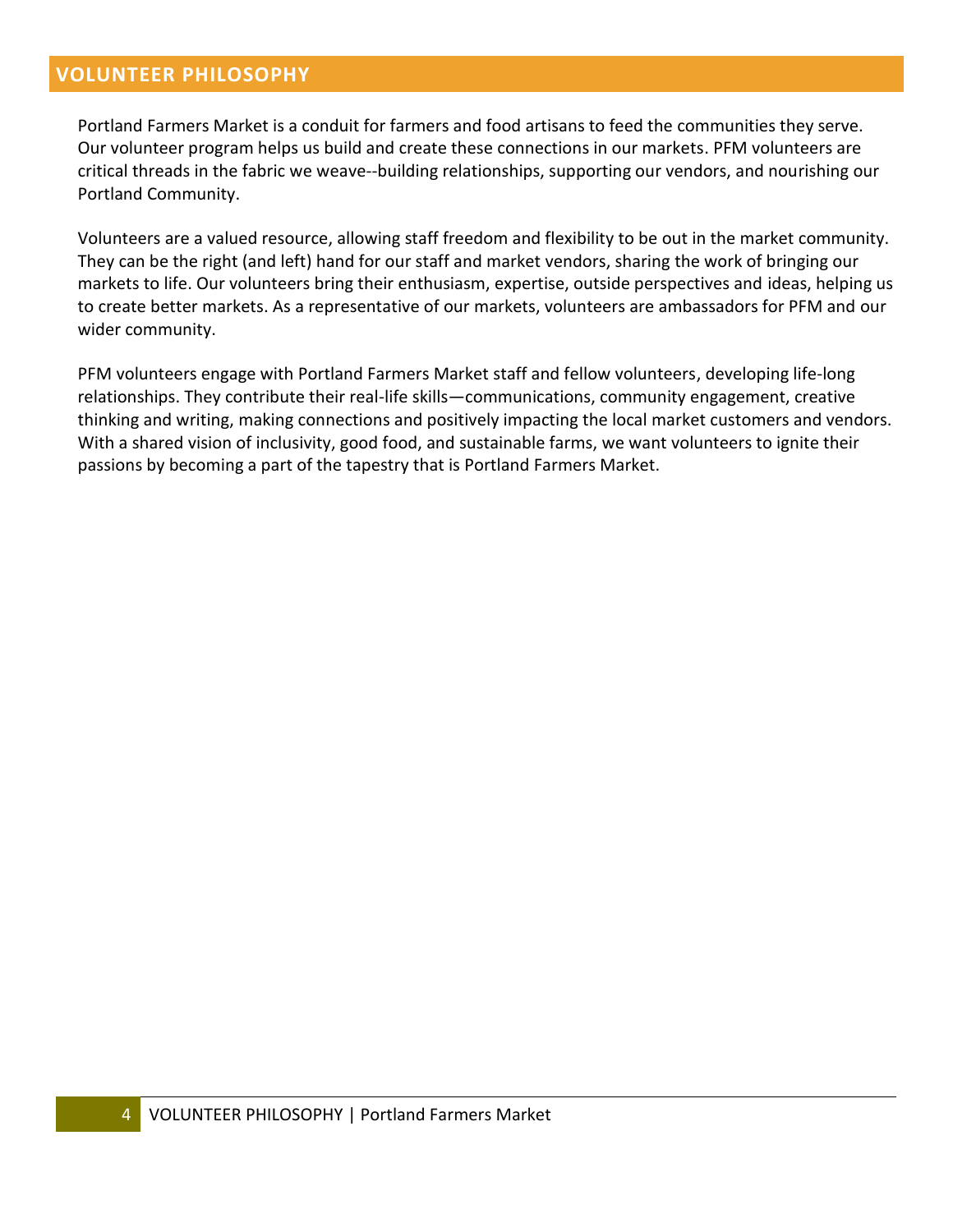# <span id="page-5-1"></span><span id="page-5-0"></span>**VOLUNTEER PROCEDURES: SIGN UPS, CONTACT INFO, ETC.**

# **ORIENTATION**

**PSU-** All PSU volunteers must attend a mandatory orientation. Orientations are typically held once per month, spring through fall at the Portland State University (PSU) market. If you are unable to make a regularly scheduled orientation, special arrangements can be made.

**Neighborhood Markets-** Following your application, all potential volunteers for our neighborhood markets will have a phone interview with our Volunteer Coordinator to determine the best fit for our neighborhood market volunteer positions, Volunteer of All Trades (aka VOAT) and Market Scouts jobs. This is also a great opportunity to share your special talents and skills with us. Who knows, we might create a job just for you! Following that conversation, you will be scheduled for an at-market orientation with our operations team.

## **SIGN UPS**

<span id="page-5-2"></span>Congratulations on becoming a volunteer with Portland Farmers Market! We are very happy to welcome you to the PFM family. A few general logistics to keep in mind:

We use a Google Doc for scheduling all markets that is shared with all volunteers: PFM Volunteers [Spreadsheet.](https://docs.google.com/spreadsheets/d/1SiFMgVyfxkLBaNTkEFsnjaD7JAuDuT-8mbdBbdvihRA/edit#gid=878797655) Please check the spreadsheet to see which shifts are available. Send your volunteer coordinator an email with the available shift(s) you are interested in and they will schedule you and confirm. Volunteers will be signed up on a first come, first served basis. You may sign up for shifts a couple of months in advance if you are committed to filling them. Opportunities fill fast, so please respond promptly.

You will notice that a number of months have consistent volunteers signed up for repeat shifts. If you would like to sign up for a consistent shift, let us know. In this same vein, if you would like to sign up for a shift but there is a volunteer already signed up who you notice has a number of other shifts, please do let your volunteer coordinator know. We won't always be able to move things around, but want to make sure everyone who wants to volunteer gets a chance to spend time at market.

# **TALK TO AND FOLLOW US!**

<span id="page-5-3"></span>Your Volunteer Coordinator is: Kyrsten Williams – Volunteer@portlandfarmersmarket.org

Office Phone Number: (503) 241-0032

Office Address: 240 N Broadway Suite #129, Portland, OR 97227

Website: portlandfarmersmarket.org

Instagram: @portlandfarmers | Facebook: portlandfarmersmarket | Twitter: @portlandfarmers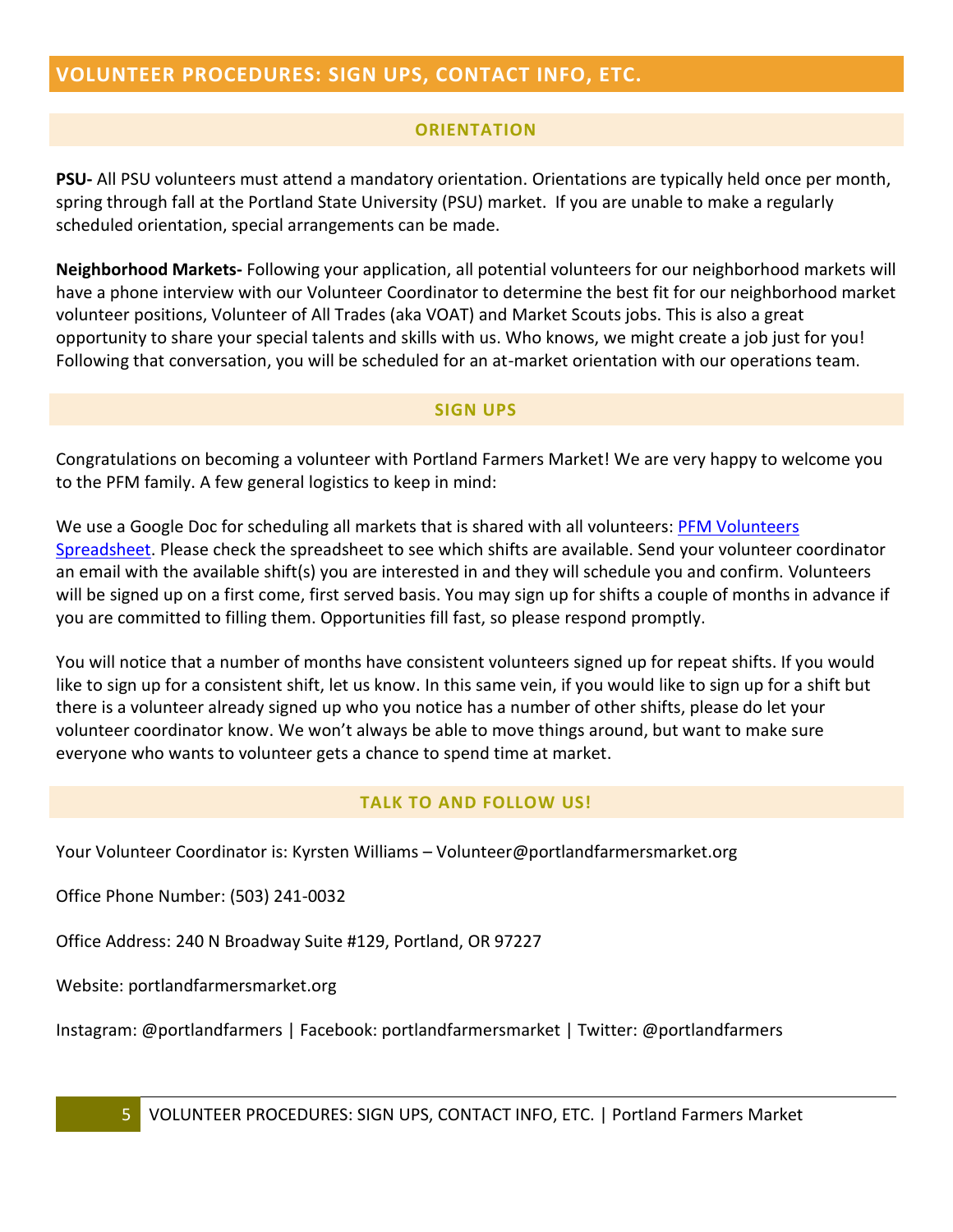# <span id="page-6-0"></span>**WAYS TO GET INVOLVED: VOLUNTEER ROLES**

Volunteers are essential to every aspect of our mission. We really couldn't do it without you.

The following are a number of the roles that volunteers play at PFM. If you don't see it here and would like to propose a way to get involved that is not listed in the volunteer roles, please let us know and we are happy to talk ☺

<span id="page-6-1"></span>As the volunteer line of work flows with the seasons, so do our volunteer opportunities. These roles and duties are subject to change. Each market has unique needs and volunteer roles

## **AT MARKETS**

#### <span id="page-6-2"></span>**SHOPPER SUPPORT ASSISTANT**

#### **LOCATION: PSU**

Where can I buy a baby artichoke? Are all these vendors organic? Where is the restroom? How can I become a vendor at the market? Where is Powell's Bookstore? Where are the crafts? These are just a few of the questions the volunteers at the Information booths answer each and every Saturday. You will be the info booth know-it-all that answers these questions and assists in selling our merchandise! If you want to learn the inner workings of the market, hang out in a beautiful place, and meet a lot of people, this is the job for you. Written material, maps and weekly updates are provided.

*Time commitment:* 3 hours at the market on Saturday (morning and afternoon shifts available).

*Skills required:* Excellent customer service skills, positive can-do attitude, a welcoming smile, being courteous to all shoppers, problem solver and ability to remember a variety of fun facts.'

#### <span id="page-6-3"></span>EVENT SUPPORT ASSISTANT

#### **LOCATION: PSU**

Want to get to know the market vendors? Do you thrive in an ever-changing environment? Do you like chatting with people and moving your body? Event support volunteers arrive at the market and help with whatever needs to be done! Duties are varied but can include giving solo vendors bathroom/lunch breaks, customer counting, helping with current programming, setting up and tearing down market, folding brochures and much more. Duties can change from week to week! Of course, any duty assigned is not required: if a volunteer is unable to perform or uncomfortable performing any duty they are highly encouraged to let staff know.

*Time commitment:* Shifts are typically 3 hours, but can be tailored to the individual volunteer. Morning (6-9), mid-day (10-1), and afternoon (1-4) shifts are available.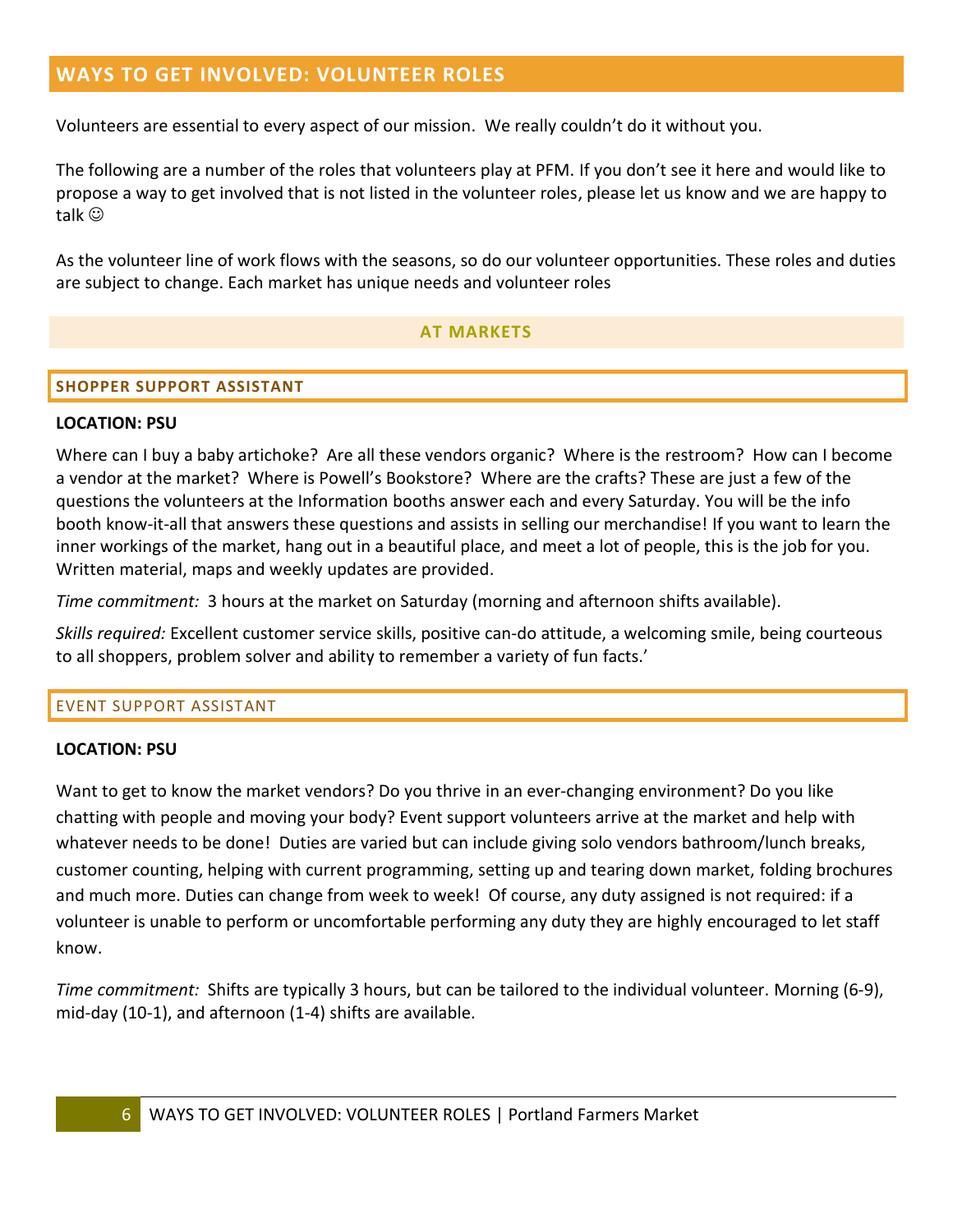*Skills required*: Willingness to perform a wide variety of duties, ability to walk and stand for up to 3 hours (with breaks) and excellent communication and customer service skills. Ability to lift safely if working a setup or tear down shift.

## <span id="page-7-0"></span>**MARKET SURVEYORS**

# **LOCATION: PSU, SHEMANSKI**

Are you a people watcher? Do you long to hang out on street corners and watch the parade? With the constant growth and evolution of our market, monthly customer counts are essential in keeping market data up to date. PFM is constantly growing and evolving, and we like to keep track of this growth, so once a month we count the customers entering each corner of the market. A volunteer red apron and a click-counter is the trademark uniform for a Market Surveyor. We provide you with a red apron and click-counter. This job provides lots of time between counting for shopping and exploring the market. From time to time, we like to know what our customers are looking for, if their needs are being met, what they like and what they'd like to see more of. Market Surveyors can help with simple customer surveys (held appx. 3 times a year) to help our team determine the future direction of our markets.

*Time commitment:* Customer counts require 10 minutes on the hour at each corner for 30-40 minutes, for up to 3 hours. Market Surveys require up to three hours, but flexible.

*Skills required*: Customer counts - ability to stand (there are places to sit if needed) for 10 minutes at a time; ability to avoid distractions. Customer surveys - ability to stand up to three hours with breaks; ability to engage with the public.

# <span id="page-7-1"></span>**VOLUNTEER OF ALL TRADES (AKA VOAT)-NEIGHBORHOOD MARKETS**

# **LOCATION: KING, KENTON, LENTS (LIFM)**

Do you enjoy making connections with your neighbors? Do you value knowing where your food comes from? If this sounds like you, then being a neighborhood market Volunteer of all Trades (VOAT) can make your volunteer dreams come true! PFM is seeking people who know their neighborhoods and can serve as connectors between the Portland Farmers Market and their community. As neighborhood VOAT you will truly be called upon to be an integral part of bringing our farmers market to your community. You will work in the market booth answering customer questions, selling market merchandise, assisting PFM vendors and musicians as needed. PFM staff has many responsibilities in bringing the market to your neighborhood. Setting up and taking down the weekly market can be a physically rigorous job with many tasks to check off their list. As neighborhood VOAT you will also help the staff set up/take down tables, chairs, umbrellas, our market booth, market signs and the music stage. Whew! This is why we need nimble volunteers with a make-ithappen attitude for this job.

*Time commitment:* Shifts are typically 3 hours and can vary depending on your neighborhood market. VOAT shifts are some flexible and can be tailored to the individual volunteer.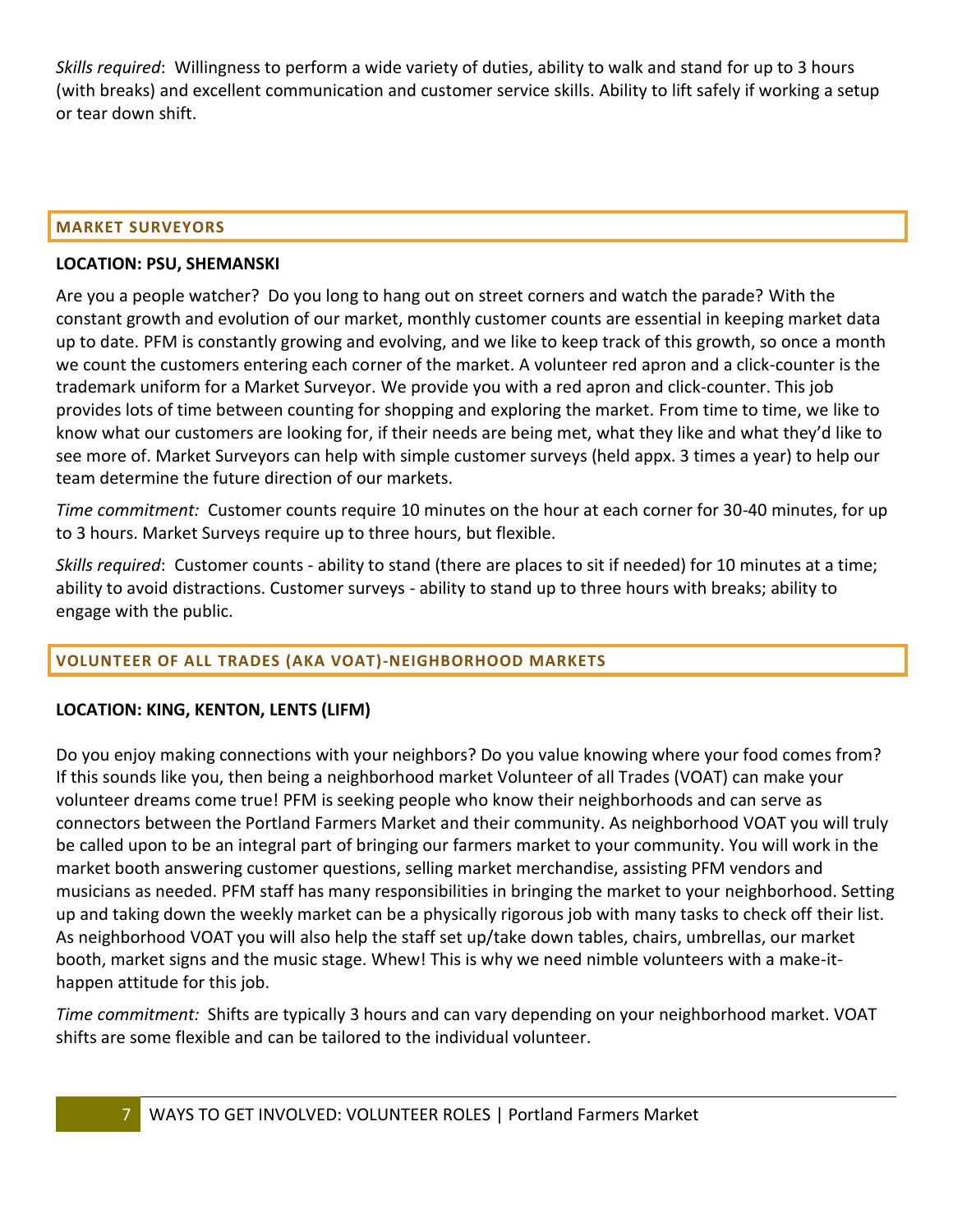*Skills required*: Willingness to perform a wide variety of duties, ability to lift and carry safely and to walk and stand for up to 3 hours (with breaks), and excellent communication and customer service skills.

jjjj

# <span id="page-8-0"></span>**MARKET SCOUTS ASSISTANT AT NEIGHBORHOOD MARKETS**

## **LOCATION: LENTS INTERNATIONAL FARMERS MARKET**

Do you delight in the wonder of children learning something new? Do you consider it a win when a kid falls in love with kale for the first time? Assisting with Slow Foods Market Scouts may be the job for you! We believe the first step to getting kids to eat their veggies is to empower them by giving them ownership in the selection and preparation of their own food. Teaching children a life-long understanding of where their food comes from and giving them the skills and tools to cook food for themselves and their family is the beginning of a wonderful relationship with healthy fresh foods. This job will include guiding kids through food-related games, worksheets, art projects, and other educational activiries!

*Time commitment:* Sundays 8:45-11:30 or 11:30-2:15

*Skills required:* Interest in interacting with children, patience, some general cooking skills, an ability to think on your feet and move in a fast-paced environment, fun-loving attitude.

## <span id="page-8-1"></span>**MARKET PHOTOGRAPHER**

## **Location: All markets and other locations**

Do you enjoy the market through the camera lens? Are you always taking portraits of purple cauliflower? Taking videos of people jamming to market tunes? Help build our media library by documenting shoppers, vendors and volunteers in action, special event activities, children playing and the 'market scene' in general.

*Time commitment:* You decide!

*Skills required:* A keen and creative eye, access to a professional camera.

## <span id="page-8-2"></span>WRITER EXTRAORDINAIRE

## **Location: All markets and other locations**

Are you naturally curious? Do you love to take a deep dive into how things work? We are also interested in bloggers who can write about the interworking of the farmers market and our suitable food system. If you like to wax poetic about the beauty of dancing carrots and giant heads of celery or the incredible edible egg, then this is a job for you!

*Time commitment:* You decide!

*Skills required:* Excellent written communication skills, preferably with professional writing experience.

## <span id="page-8-3"></span>**VOLUNTEER CREATE-A-JOB**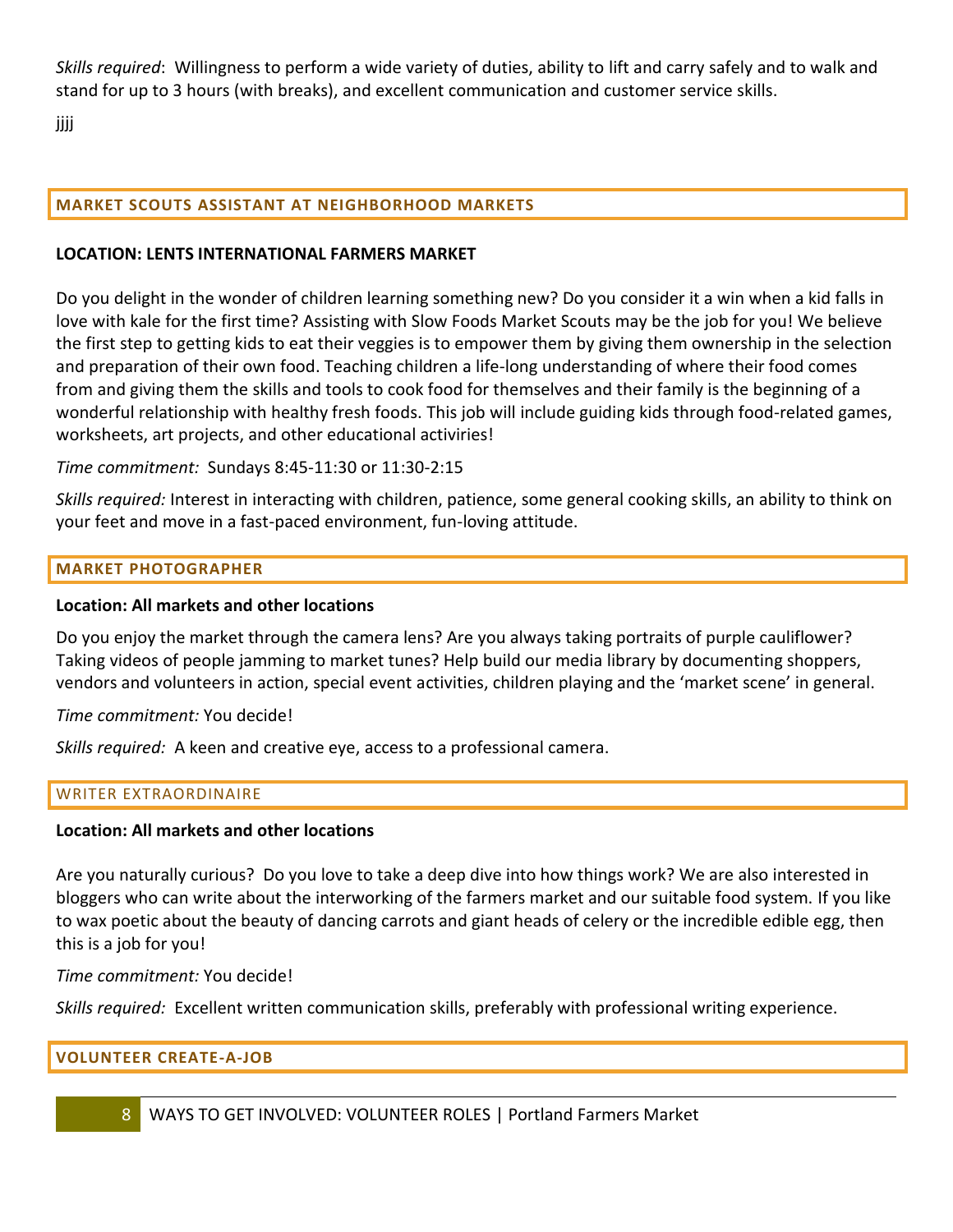# **LOCATION: ALL MARKETS**

If being Volunteer-of-All-Trades or VOAT doesn't feel like your style and you have another idea about how you can help, let's talk! Make a suggestion about a job that you feel will create a richer experience for our shoppers, our vendors and our community. We want to hear from you!

# **PORTLAND FARMERS MARKET OFFICE**

# <span id="page-9-1"></span><span id="page-9-0"></span>**TOKEN COUNTERS**

Do you enjoy detail-oriented tasks? Are you interested in spending time with us in the office? Well then you are probably well suited to become a token counter! We need people who are able to come to our office for a few hours on Thursday or Friday on a regular basis from May through October.

*Time commitment:* 1-2 hours on Thursday or Friday morning

*Skills required:* Excellent attention to detail, ability to keep focused on a repetitive task and basic math.

# <span id="page-9-2"></span>**OFFICE ASSISTANTS**

Do you like organizing other people's closets? Do you enjoy listening to podcasts or audio books while you do busy work? Sometimes we need help in our office rolling and tagging merchandise and with other office tasks. Our office is a casual, welcoming environment operating Monday through Friday 9am-4pm, so this kind of help happens during these hours. The volunteer coordinator will send an email when office help is needed.

## *Time commitment:* Varies

<span id="page-9-3"></span>*Skills required:* Accountability, attention to detail, ability to keep focused on a repetitive task.

## **PFM BOARD OF DIRECTORS**

PFM's Board of Directors reflects a cross-section of community interests drawn together to support regional agriculture. Our directors include market customers, food professionals, business professionals, vendors and food policy advocates. For more information about our board, please email [contact@portlandfarmersmarket.org](mailto:contact@portlandfarmersmarket.org).

# <span id="page-9-5"></span><span id="page-9-4"></span>**ALL MARKET LOGISTICS/FAQ**

# **INTRODUCTION TO THE INFORMATION BOOTH**

The Information booth, home to the volunteer "know-it-alls," is essential to the success of PFM and is one of our most important public relations tools.

Many people imagine a well-run farmers market just materializes when farmers arrive with produce – they don't see the hours of work that go into providing a great site, selecting a good balance and variety of vendors, marketing, ensuring the vendors meet all rules and health codes, and providing a vibrant community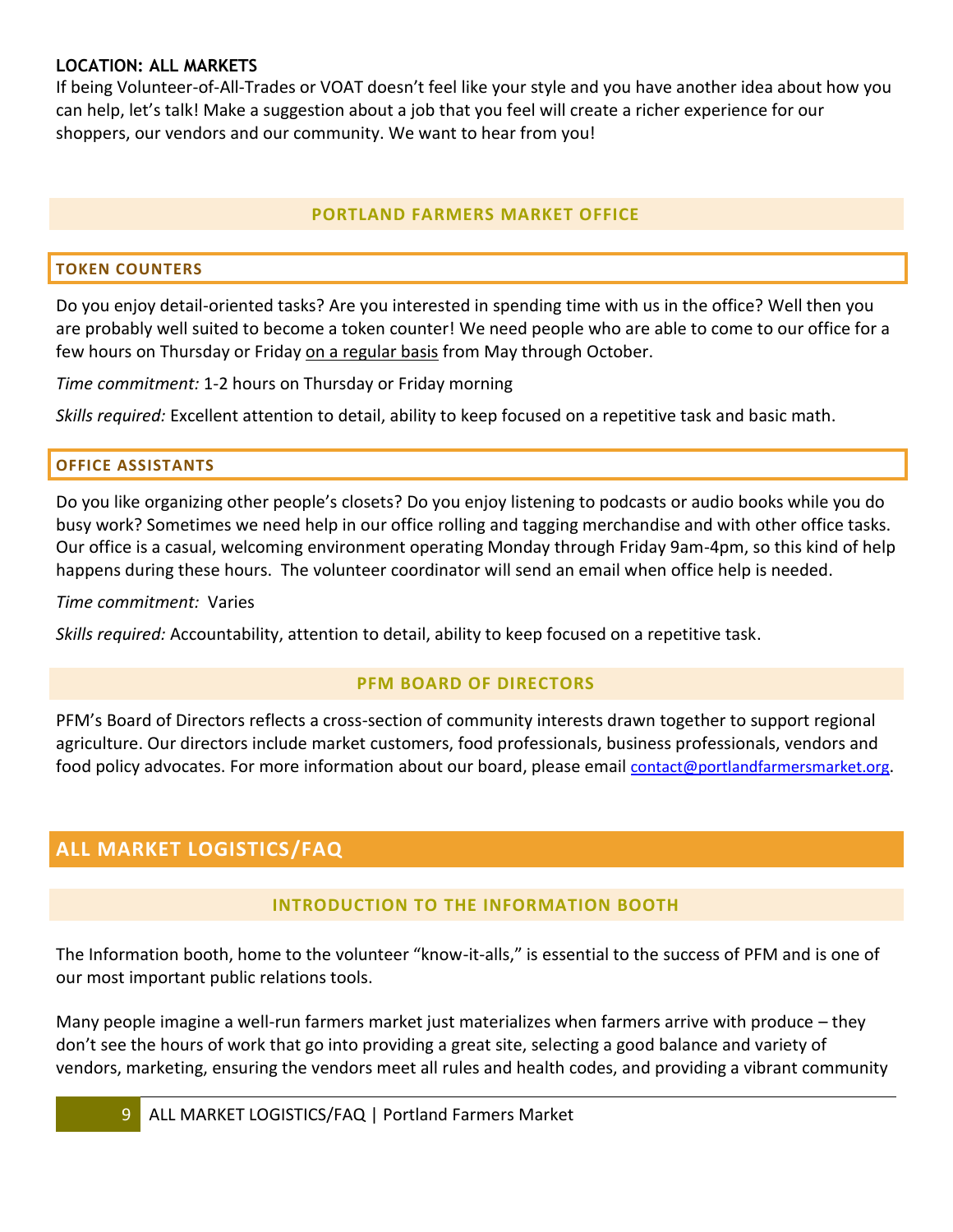gathering space full of activity, music, education and "buzz." In other words, shoppers may not realize that there is management involved in PFM.

A volunteer at the information booth may be the only contact the public has with this "market management". Therefore, the way you treat shoppers who bring you questions and comments, the accuracy and helpfulness of the information you give them, your reaction to their comments or complaints -- all this can create a positive or negative feeling for the market.

"Knowing it all" is not the only task at the information booth. We want the shopper to perceive you as professional, caring, and responsive. Put yourself in the place of the person standing in front of you – how would you like to be treated? We want our customers to be greeted with a smiling face, by someone who is ready to listen to what you have they have to say.

Attitude is a BIG part of the job… And then there is all the information!

# FIRST AID

First aid kits are available at the Information booths. Aside from basic first aid supply, many other 'clean and safe' supplies are available. Consult a staff member as needed.

# I CAN'T FIND MY CHILD!

Notify a staff member immediately. This does happen from time to time. Don't panic. We have a 100% reunite rate and a process for ensuring that the child's safety is priority. You may be asked to monitor an exit or stay in the Information booth until the child is located. For your information, the PFM protocol for lost or missing children is posted on the back of the literature racks at the Information and booth.

## CAN I BRING MY PET TO THE MARKET?

At PFM's two busiest downtown markets (Saturdays at PSU and Wednesdays at Shemanski Park) we ask that pet owners keep their pets away from market vendors and shopper walkways.

Pet owners must abide by these six rules to make a pet's visit to the market a good experience for everyone:

- Pets must be kept on a short leash.
- Pets must be under control and by the owner's side at all times.
- Keep pets away from produce, plants, and other food products.
- Pets must be friendly with other animals and children to earn the right to be at the market.
- Be considerate—not everyone loves dogs and some customers are allergic to animals.
- Don't forget to clean up after your dog!

PFM management reserves the right to request that owners remove pets from the market.

## DO YOU HAVE OTHER MARKETS?

Yes! We have five markets in total, two downtown and three in surrounding neighborhoods. For a list of these including dates, times and locations, visit our website (portlandfarmersmarket.org). For information about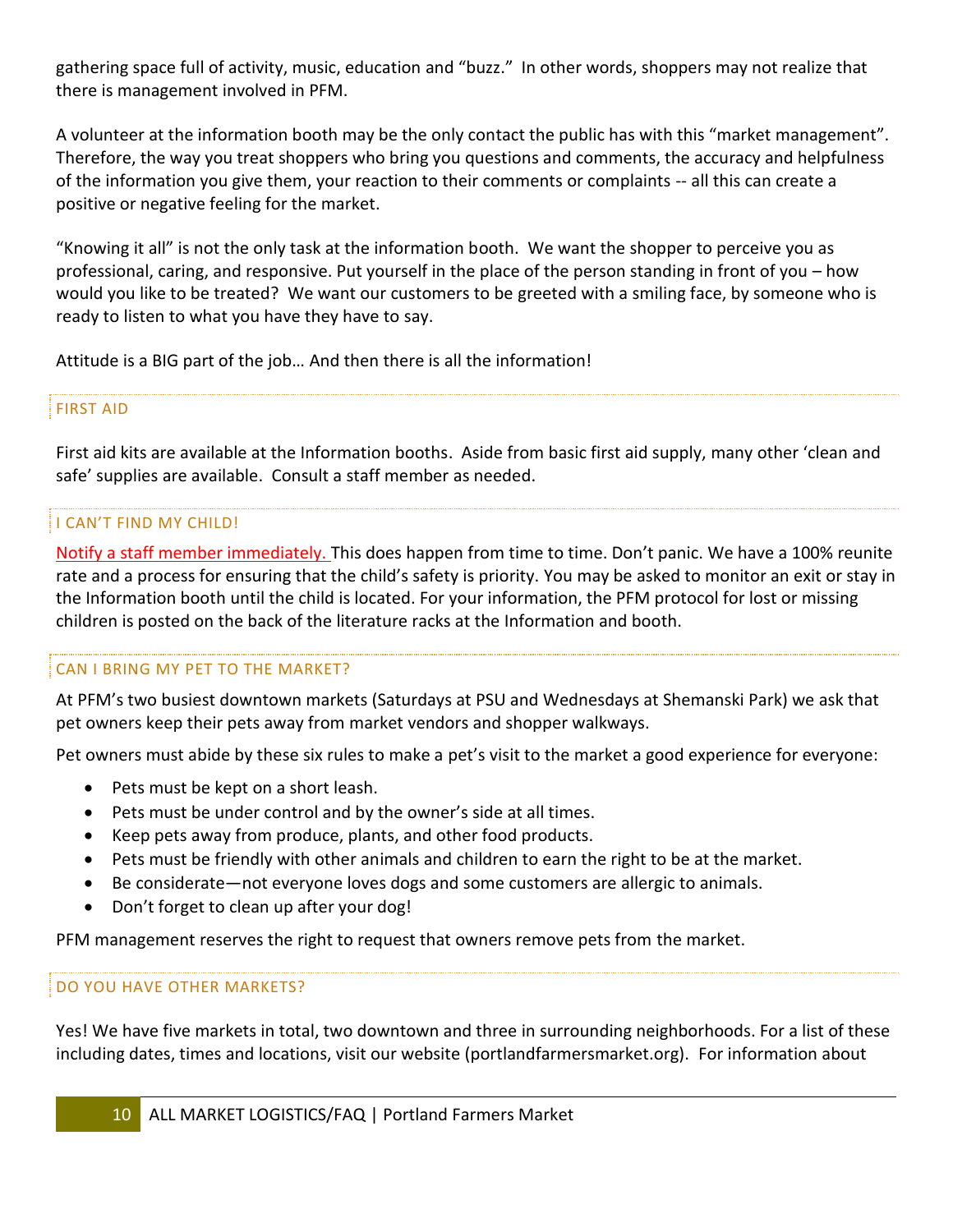other markets, we recommend the Oregon Farmers Markets' Association's guide to Oregon markets which is also on our website.

## HOW CAN I VOLUNTEER FOR THE FARMERS MARKET?

If someone asks you about volunteering, please direct them to our website to fill out an application in the "Support Us" tab.

# IS EVERYTHING HERE ORGANIC?

No. PFM does not claim to be an all-organic market. All things sold at the market must be grown in Oregon or southwest Washington by the farm that is selling them (there are a few exceptions detailed in our Vendor Handbook). We do require that our vendors do not use genetically modified seeds, sell any GMO products, or use growth hormones.

Vendors who are certified organic must display identifying signage from the certifying agency- Oregon Tilth, USDA, National Organic Program (NOP), etc. PFM is not responsible for certification. Claims of "pesticide free" or "pasture-raised" products are not regulated by PFM. Some farmers may be growing organically but are not certified. The certification process can be a burden on small farms and their resource-strapped operations. We encourage shoppers to ask the producers directly about their growing methods to further educate themselves and foster a direct relationship with the farmer.

## HOW DO I GET TO BE A VENDOR?

The PFM vendor application is opens in late fall for a couple of months each year. We process vendor interest forms throughout the year and send a notification when the application opens. Details about the vendor interest form and application process can be found under the "Vendors" tab on PFM's website.

Please note that PFM does not accept vendors selling:

- Crafts, pet food, CBD products and non-food items unless grown and processed by the producer (example: flowers, tinctures, beeswax candles, wool products)
- Products not grown and/or processed by the vendor (including cans of soda/juice, bottled water, tshirts, stickers)
- Overly processed, deep fried or non-local, carnival-like foods (cotton candy, donuts, taffy, brittle, kettle corn, toffee)
- Products produced outside of Oregon or Washington
- Nationally/Internationally distributed products (defined as distribution to 10+ states OR determined by percentage of total business sales)
- Genetically modified crops and products treated with growth hormones
- Products containing THC
- Businesses that operate under a franchise agreement
- Businesses based outside of Oregon or Washington
- Food trucks/carts or generators of any kind
- Promotion or selling of services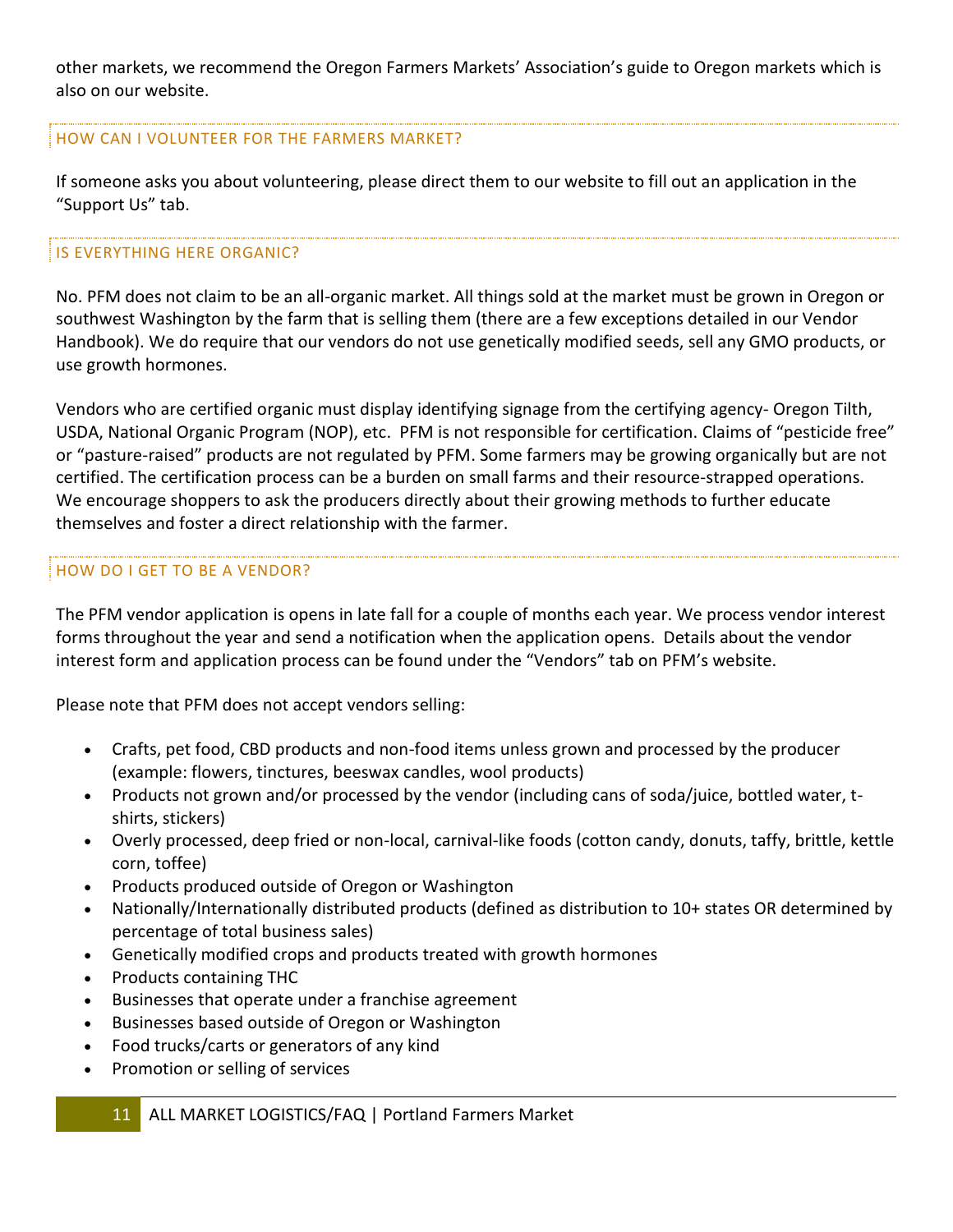Please direct potential vendors to our website for more information, including our [Vendor Handbook,](https://www.portlandfarmersmarket.org/wp-content/uploads/2021/12/Vendor-Handbook-2022.pdf) under the "Vendors" tab.

## HOW MUCH DOES IT COST TO BE A VENDOR?

This is a complicated question. The answer depends on vendor category, stall size and specific market. Vendors provide all equipment, including canopies and tables. Complete information can be found in the fees section of the vendor handbook on the website.

# I'M A MUSICIAN. HOW DO I GET TO PLAY AT THE MARKET?

We do not currently book musicians at the PSU or Shemanski Park Farmers Market. We book music for our King and Kenton Farmers Markets only. If they are interested, find the 'How to Become a Musician' business card in the small clear tote or direct them to our music section on the website. They can then fill out a musician interest form on our Market Music page. Music@portlandfarmersmarket.org is the best way to communicate with the music coordinator.

Buskers are permitted at PSU and Shemanski on a case-by-case basis. Please consult the Busker agreement in the large envelope in the linen's totes.

- Music buskers are permitted at select PFM locations as space allows. They are asked to check in at the PFM
- Information booth and not compete with our scheduled musicians. Buskers are asked to move to a new location after one hour and perform for no more than two hours total.
- Playing or singing in a loud, disruptive manner such as to impede communication between vendors and customers is not allowed. Vendors are encouraged to communicate with PFM staff if these guidelines are not being followed by an individual busker.
- Buskers other than musicians are specifically prohibited from PFM markets. This includes balloon artists, jugglers, massage therapists and face painters.
- Buskers must sign the Buskers Partnership Agreement in the linens tote before playing at our PSU and Shemanski markets.

# WHAT IS DURABLE DINING?

Durable Dining is Portland Farmers Market's initiative to encourage more reuse and less waste at the markets by having hot food vendors at select markets serve their goods exclusively on reusable dishware.

Portland Farmers Market is committed to reducing the market's ecological footprint wherever possible and inspiring change in our market community of customers and vendors.

The Portland Farmers Market team embraced the opportunity to make the switch from disposable to durable when the City of Portland changed its commercial composting rules to disallow non-food waste. Vendors at the [Portland State University](https://portlandfarmersmarket.org/our-markets/psu/) and [King](https://portlandfarmersmarket.org/our-markets/king/) markets have replaced compostable dishware, which often landed in waste bins marked for the landfill, with durable, reusable bowls, plates, cold cups and silverware.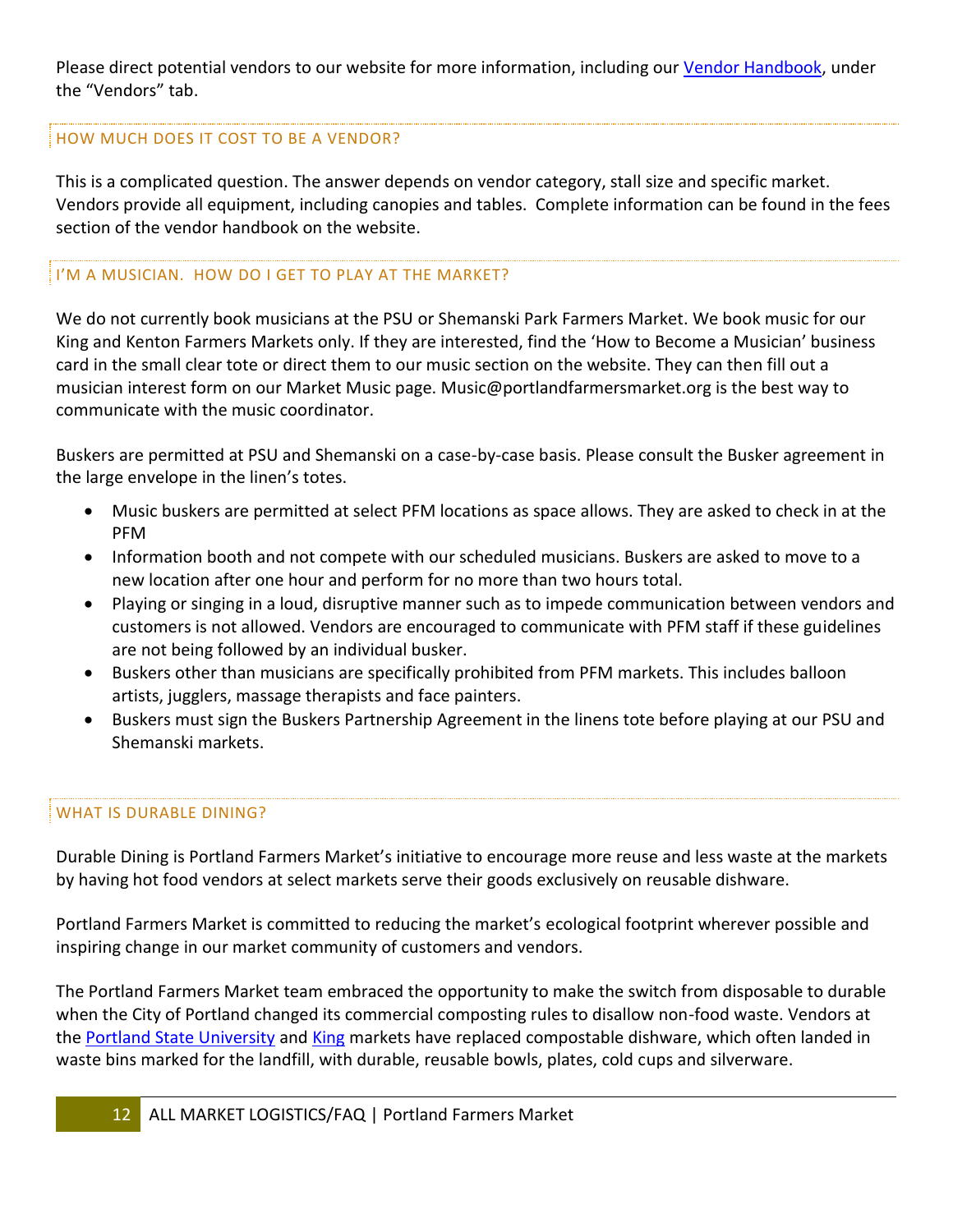After enjoying a meal at [Portland State University](https://portlandfarmersmarket.org/our-markets/psu/) and [King](https://portlandfarmersmarket.org/our-markets/king/) markets, customers return used dishware to the vendor or to one of the conveniently located dish return stations through the market where they can also find compost, recycling and waste receptacles, as well as drinking and hand-washing water. Dishes are sorted throughout the day by market staff and returned to vendors each week for washing, sanitizing and service at the next market.

# <span id="page-13-0"></span>**CONTROVERSY & CONFUSION QUESTIONS**

# I WANT TO TALK TO SOMEONE IN CHARGE

There should always be a staff person present in the Information booths to handle the complaint. You may also offer the Market Manager's business card or the general contact business card. Shoppers are also welcome to fill out a comment card, located in the green binder.

# I REPRESENT A NON-PROFIT CAUSE. MAY I ASK SHOPPERS TO SIGN MY PETITION?

Signature collection is allowed within the market as long as petitioners remain mobile. We do provide community booth space for non-profit organizations at our neighborhood markets working in line with our mission. This includes organizations directly connected with food policy advocacy, farmers, preservation of farm land, sustainability and food education. Booth dates must be scheduled in advance and community partners are prohibited from fundraising or sales of any kind. The booth is limited to informational and educational outreach only. Community booth dates are available at King, Lent's International and Kenton markets. For scheduling, direct them to the website or give them a card for the Community Engagement Manager.

# **MARKET MERCHANDISE**

<span id="page-13-1"></span>In order to increase our visibility and in response to shopper demand, PFM sells its own merchandise at the Information booths. These items include souvenir tote bags, t-shirts, PFM cookbooks, kitchen towels and produce bags. Volunteers assist in selling this merchandise. Points to remember:

- Volunteers are encouraged to promote merchandise sales.
- Volunteers may **take cash or \$5 green PFM tokens only** for payment. Once an item is selected by a shopper for purchase, remove the white tag (cookbooks have a sticky note inside cover), write either cash or tokens on the back, collect payment from the shopper and put the money and tag in the pouch marked "Merchandise". If a discount is given (ex. Bogo on cookbook), write the amount collected on tag.
- Credit card sales can be handed off to a PFM staff member.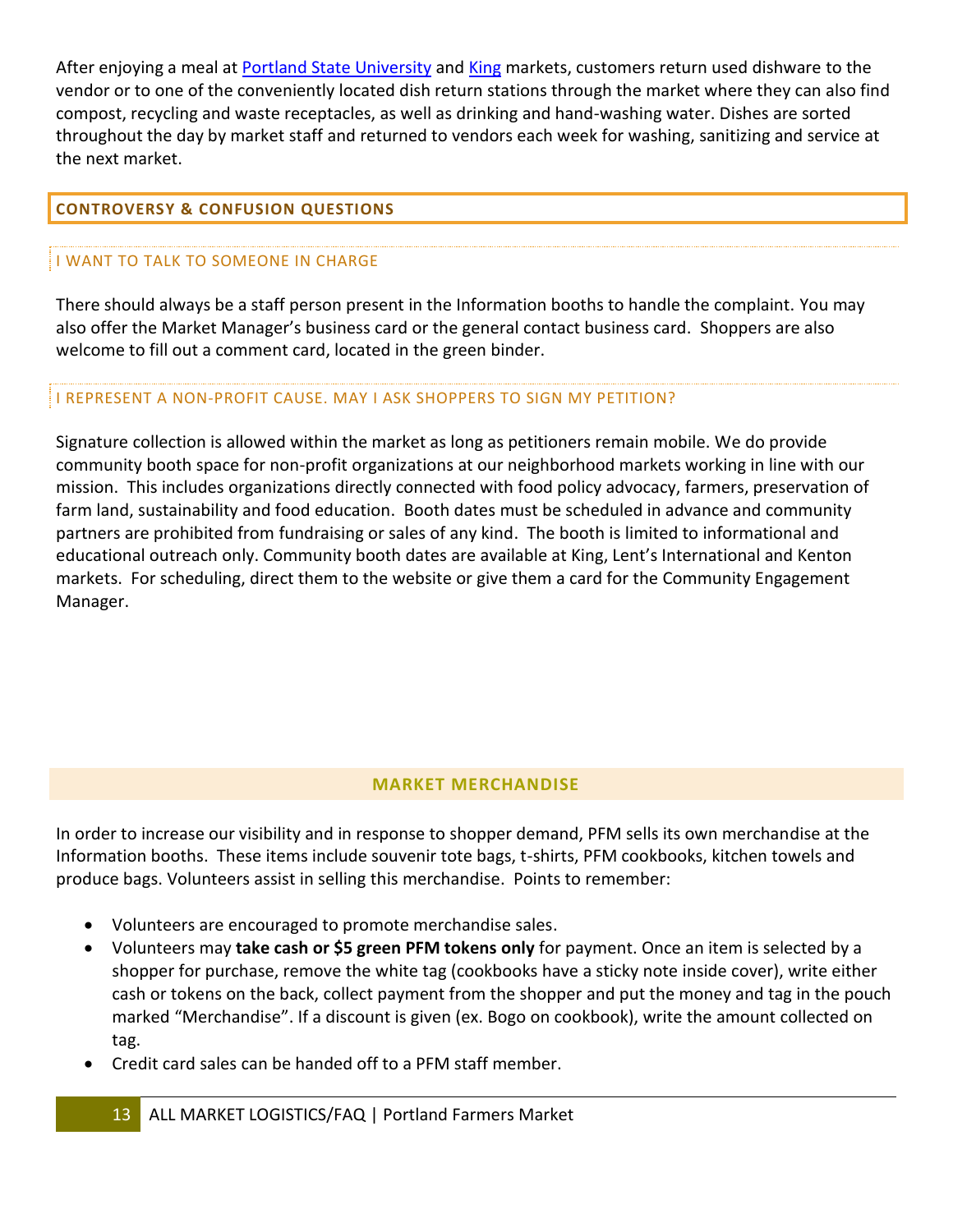- We accept cash, in-state checks, \$5 market tokens and Visa/MasterCard/Discover.
- Gift certificates can be purchased by calling our office; \$5 tokens are similar to gift certificates and can be purchased at market.
- Volunteers and vendors receive a \$5 discount on most PFM merchandise.
- <span id="page-14-0"></span>• Some vendors have \$3-\$5 totes available for purchase. There is a list on the clipboard.

# **MARKET CURRENCIES**

Besides cash, checks and credit cards, there are other kinds of buying power in the market. Please note that we typically do not make change for the public or vendors. We have a limited number of \$5s and \$1s and need to preserve them. Use your discretion if a particularly urgent situation arises.

# **\$5 GREEN TOKENS**



PFM encourages shoppers to use cash for purchases but \$5 market tokens are avalible to buy with a debit/credit card. These are wooden and printed in GREEN lettering. Tokens are available for purchase at the Information booths. There is a \$20 minimum purchase and a \$4 bank charge for each credit card transaction\*. \$5 tokens are nonrefundable. They never expire, are valid at all PFM locations and work like cash in the market (shoppers receive cash change). There is no minimum or fee for local checks or using cash in exchange for tokens.

\* There is a \$3 fee for the provided ATMs so encourage shoppers to use the ATMs (and save a dollar). \$5 tokens can be purchased at the Info booth at Kenton and Lents with only a \$3 fee.

# \$1 RED SNAP TOKENS (SUPPLEMENTAL NUTRITION ASSISTANCE PROGRAM)

SNAP, previously known as Food Stamps, is also accepted at the market. SNAP recipients in Oregon have what are called Oregon Trail cards which are similar to debit/credit cards. Funds are distributed through electronic benefit transfer (EBT) technology. PFM accepts SNAP funds from any state in the U.S.

To use SNAP at the market, shoppers bring their EBT card to the information booth and purchase \$1 tokens printed with RED lettering. \$1 tokens cannot be purchased with any form of payment other than SNAP cards. There is no minimum purchase or bank fee for SNAP customers.



\$1 tokens can be used to purchase SNAP-eligible items from vendor stalls. These include produce, herbs, animal proteins, honey, mushrooms, dairy products, jams, pickles and baked goods intended for at-home consumption. Tokens may also be used to purchase edible plant starts and seeds. Tokens cannot be used to purchase non-food items, alcohol or ready-to-eat food and drinks.

SNAP tokens never expire and can be used at any PFM location. Vendors may not give change for SNAP tokens nor may they give SNAP tokens as change to customers. Vendors will generally work with customers to come to a whole dollar purchase amount. Customers are also encouraged to use change to round out the purchase amount. If this is not an option, the customer can request a note/receipt with the vendor name and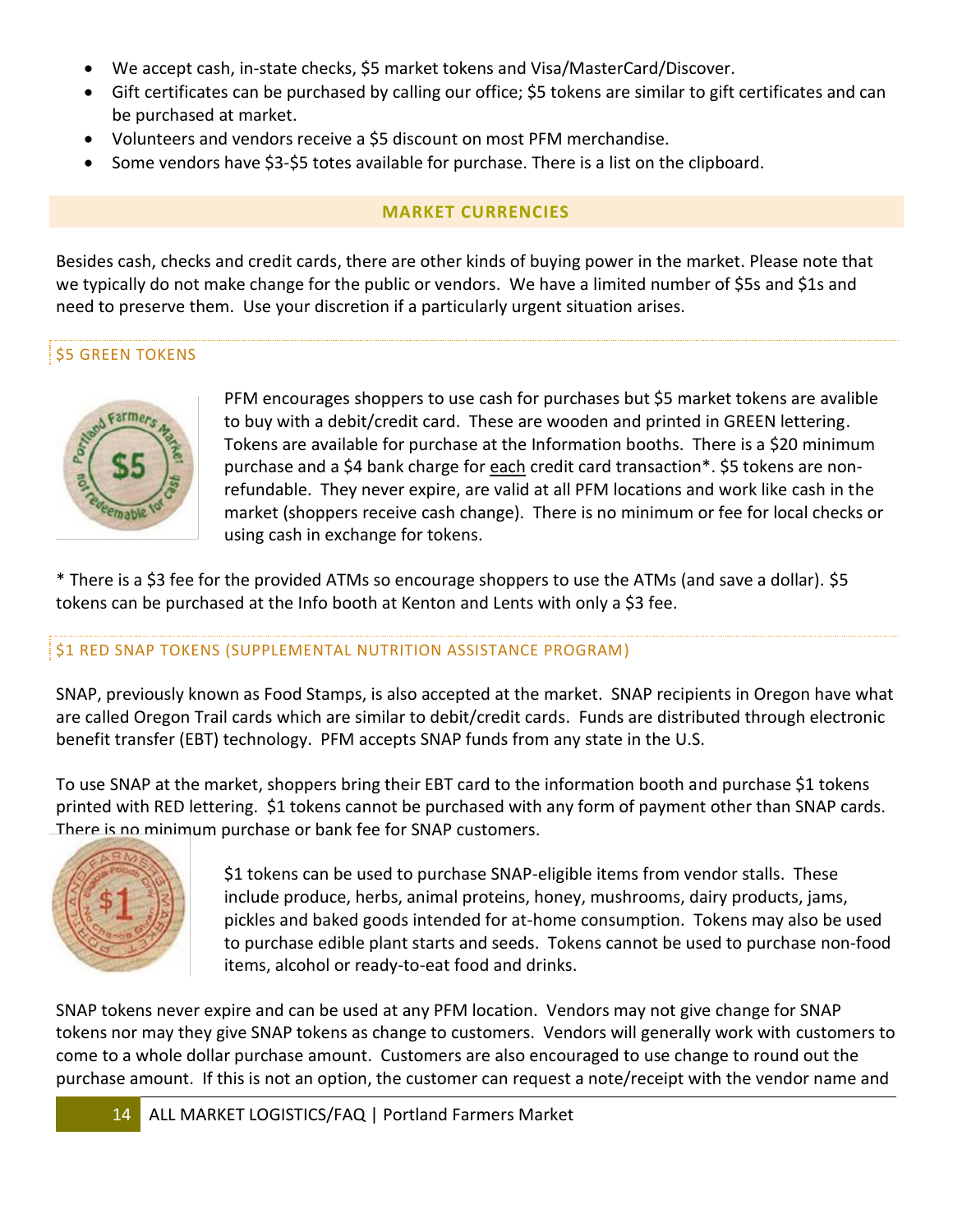change due amount and bring that to the information or managers booth to receive a credit to their SNAP account. This is a rare occurrence, but we want shoppers to know that they will receive the full value of their purchasing dollar at the market. SNAP tokens can also be refunded to shopper accounts on request.

# FARMERS MARKET FUND (FMF) AND DOUBLE UP FOOD BUCKS PROGRAM

**[Farmers Market Fund](http://farmersmarketfund.org/)** (FMF) was founded by Portland Farmers Market volunteers and became a 501(c)3 charitable organization in 2012. Its purpose is to improve access to food grown by local farmers for lowincome, elderly, and other under-served communities and to educate these communities about the benefits of consuming fresh, healthy food from the region. FMF is an independent, companion organization to PFM with their own board of directors, although PFM's board of directors has some oversight.

The primary program FMF oversees is **[Double Up Food Bucks,](http://farmersmarketfund.org/programs/dufb/)** which provides matching dollars to SNAP recipients for purchases, \$10-20 per market, per week. By making their benefit dollars go further, DUFB encourages SNAP beneficiaries to frequent farmers markets, so they can enjoy the best local foods and support local farmers.

This matching program is active in most markets throughout Oregon, including all of PFM's markets.

Food bucks can only be used to purchase fruit, vegetables, mushrooms, beans, edible plant starts, nuts and cut herbs without added sugars, fats, oils or salt.

If a customer would like more information on FMF or DUFB, give them the business card for the DUFB program manager, Mallory Watson.



# OREGON'S FARM DIRECT NUTRITION PROGRAM (FDNP) AND WIC FRUIT & VEGGIE VOUCHERS (FVV)

FDNP is a USDA funded, state-administered program that provides low-income, eligible seniors and families with young children with checks that can be used to purchase fresh, locally-grown fruit, vegetables and cut herbs. They are not redeemable for milk, honey, jam, dried fruit, dried herbs, baked goods, cheese, eggs,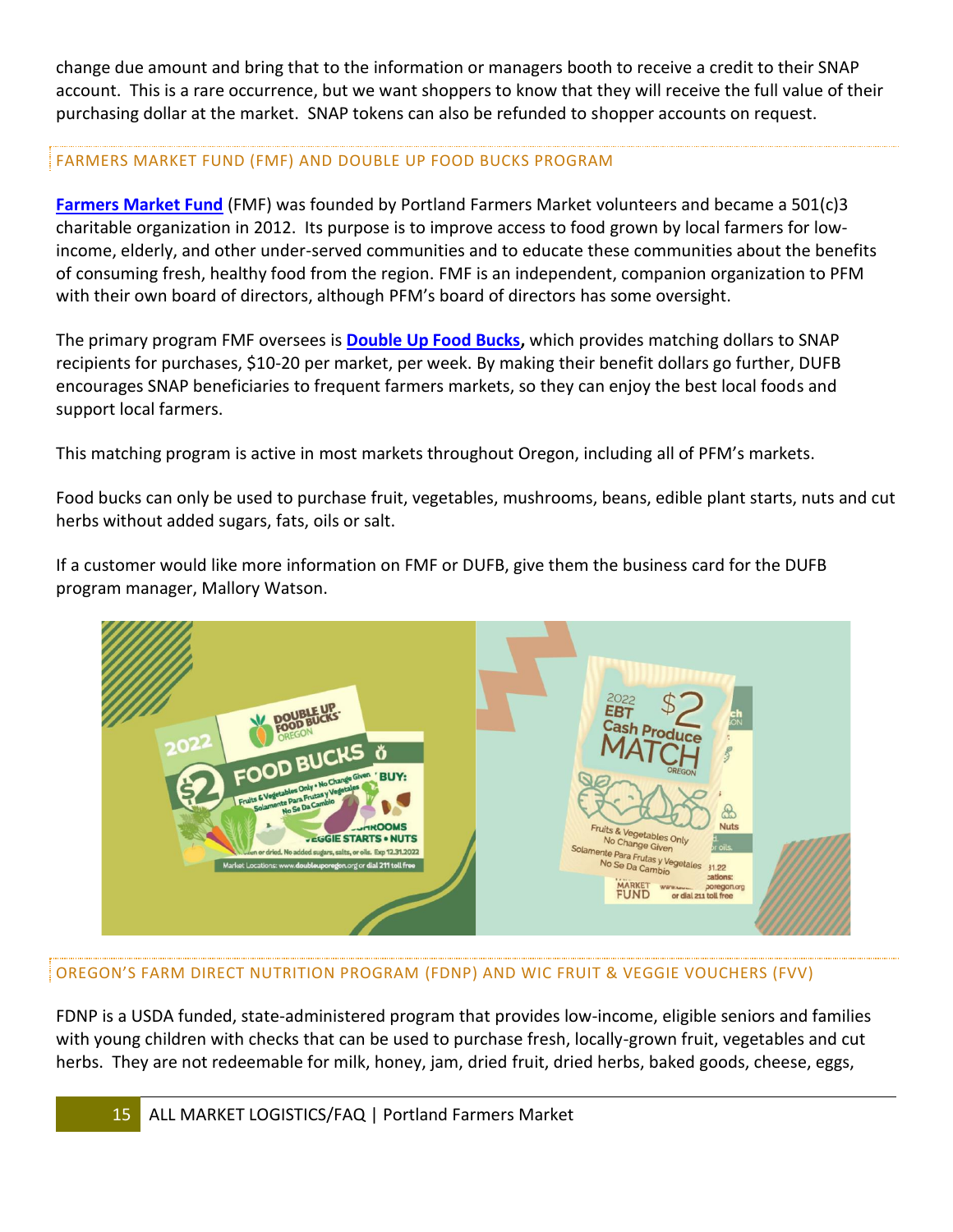nuts, seeds, fish, meats, or cut flowers. The purchaser cannot receive change for purchases and must use them directly at farm booths as payment. Shoppers cannot exchange these checks for tokens.

FDNP checks can only be used at approved FDNP approved farm stands and farmers market vendor stalls. Participants begin receiving checks in mid-April. The checks are valid from June 1 through November 30. The amount of each check varies from year to year.

There are two FDNP programs – one for seniors and one for WIC (Women, Infants and Children) enrollees. See the green binder for detailed information on what information participants receive, what products are eligible for purchase, and the requirements for authorized vendors.

WIC FVV are checks similar to FDNP but they are issued year-round and are valid at all retail outlets that carry authorized products (fresh, canned or frozen produce). The dollar amount varies from year to year.



## MARKET PURCHASE VOUCHERS

Purchase vouchers are PFM's version of petty cash. Staff or designated volunteers give completed vouchers to vendors in return for product. Vendors do not need to do anything with their copy. It is only for their records. Vouchers are used for things such as chef demonstrations, volunteer appreciation, flowers for the Information booths and gift baskets. The expense numbers can be found on the flap of the book. Vendors are reimbursed by check twice per month, similar to the token reimbursement process.

# <span id="page-16-0"></span>**PSU MARKET SPECIFICS**

The campus of Portland State University on the South Park Blocks provides a picturesque backdrop for Portland Farmers Market's year-round flagship market. Farmers and artisan food producers fill 125 stall spaces with the bounty of our region. Throughout the year, more than 200 different vendors come and go, selling their wares at this market. During the height of the season, up to 20,000 customers shop at this market each Saturday. Chef demonstrations, market music and a lineup of food education events make this bustling market a special destination. This market has been operating since 1996.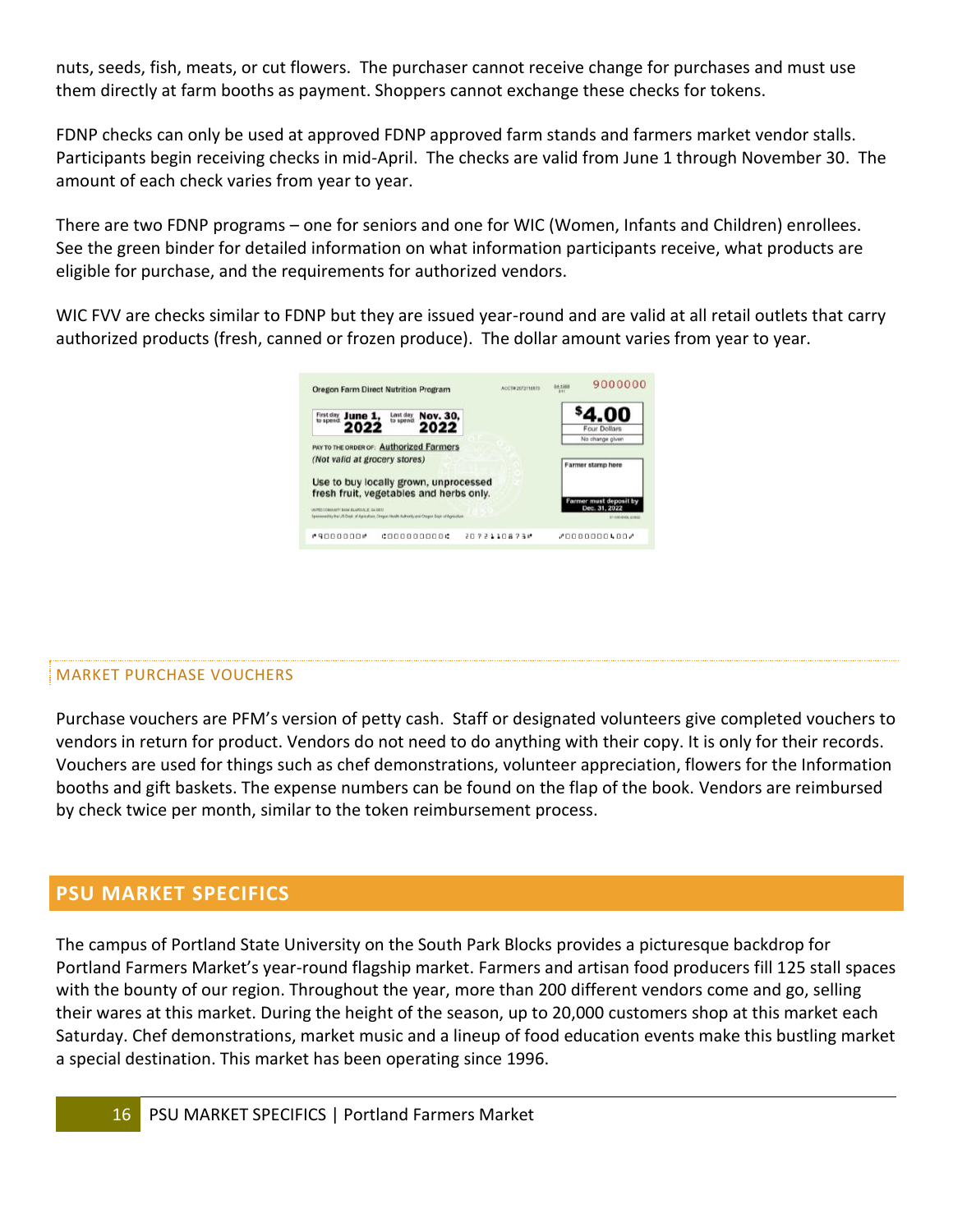## **PSU FREQUENTLY ASKED QUESTIONS & ANSWERS**

## <span id="page-17-1"></span><span id="page-17-0"></span>**MARKET LOGISTICS**

#### DATES? HOURS? LOCATION?

Saturdays, year around, except the Saturday between December 25 and January 1

April – October 8:30am\* – 2:00pm

November – March 9:00am\* – 2:00pm

## WHERE IS THE BATHROOM?

Fariborz-Maseeh Hall (big grey and black building on east side of the market) features several public multi-stall and single-occupancy restrooms throughout the building. There are multi-stall restrooms on the main floor and multi-stall + single occupancy on the basement floor. There is only one entrance on the side that faces inward toward the market.

#### WHERE IS THE NEAREST ATM?

PFM does not provide ATM services at any of our markets. **The closest ATM to the PSU market is at the Plaid Pantry on SW Mill & W Park.**

#### **OTHER BANK ATM's**

- Bank of America 1715 SW 5<sup>th</sup> Ave at SW Mill
- Key Bank  $-$  1222 SW 6<sup>th</sup> at SW Jefferson in the PacWest Center
- Wells Fargo 1900 SW 5<sup>th</sup> at College
- See the Market Currency section for information about market tokens, an alternative to cash from an ATM

#### WHERE CAN I PARK?

For **vendors** we sell daily PSU parking passes to vendors to park during market. If a vendor has a specific question about parking or wants to purchase a parking pass, please ask a staff member.

**Shoppers** can use several of the PSU parking garages. There will be an attendant and/or kiosk to collect the daily fee. We do not sell passes to shoppers. There is also an app called Parking Kitty that can be used to pay for city parking. Street parking is metered and enforced 8AM to 7PM. There is no free parking, nor is PFM able to validate parking.

## WHERE CAN I GET A DRINK OF WATER? WHERE CAN I FIND WATER FOR MY STALL?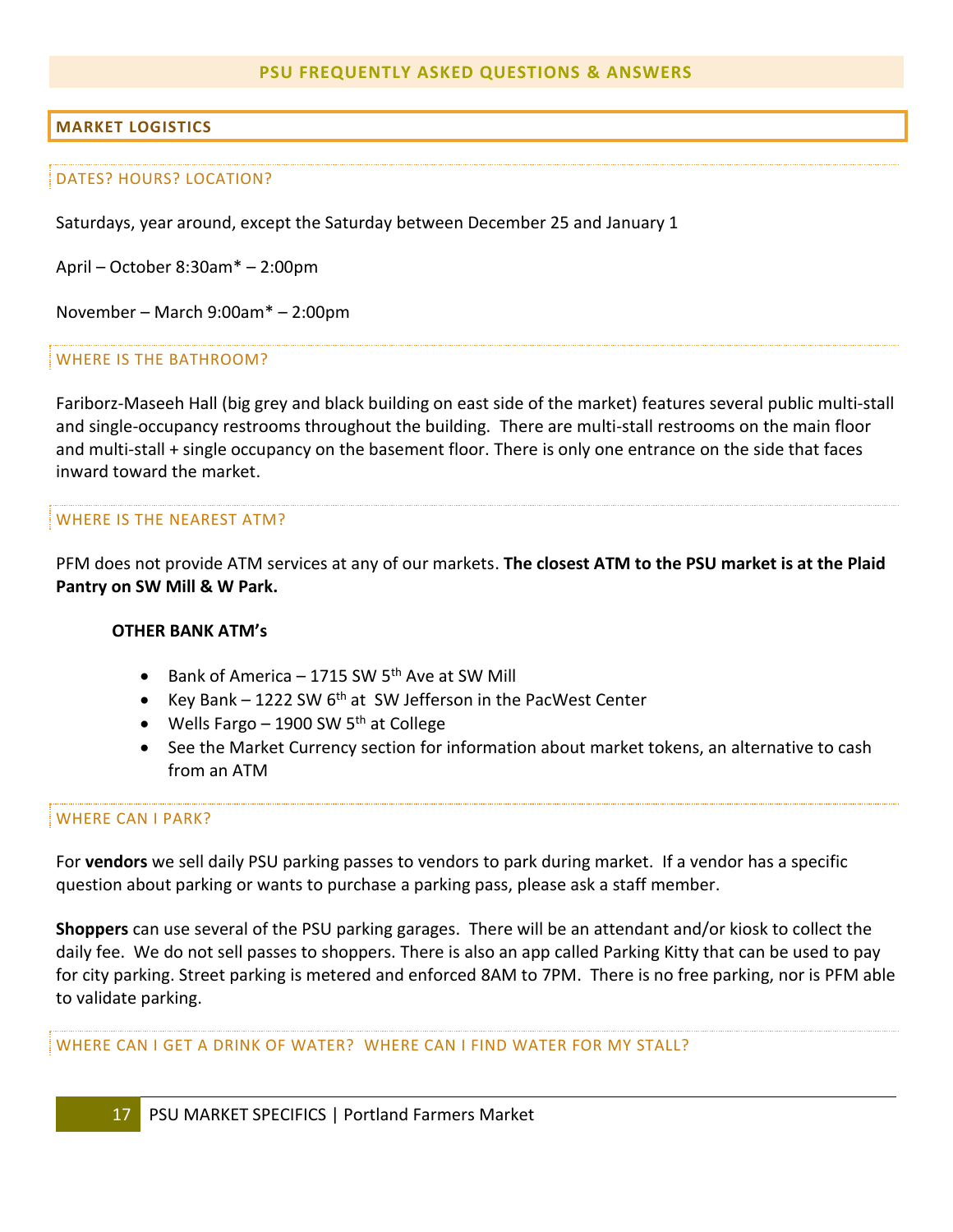As part of PFM's effort to minimize unnecessary waste, vendors are prohibited from selling bottled water and shoppers are encouraged to bring reusable water bottles. During the busy season, April-December, PFM provides up to three water bottle refill stations (one at the north block dish return station, one at the south block (deep south) dish return station, and one at the center of the market, adjacent to the information booth. PFM does NOT supply single use cups for water unless requested (there is a small supply in the linens totes). There are also drinking fountains inside Fariborz Maseeh Hall.

Vendors will find potable water (suitable for drinking and cooking) at the top of the stairs to the PSU library. There should be a water key next to the hose, alert staff to any missing keys. An additional source for handwashing and non-potable water is in the loading dock between Smith and Neuberger Halls.

# HOW BIG IS OUR SATURDAY MARKET?

There are up to 125 vendors on a typical Saturday and between 5,000-15,000 shoppers. Beginning in 2010, the market doubled its foot print to a full three blocks. While the number of vendors has only increased slightly, we hope to allow a more comfortable experience for shoppers and vendors by spreading out and allowing for more 'browsing' room.

# <span id="page-18-0"></span>**QUESTIONS ABOUT VENDORS**

# I NEED COFFEE NOW!

We have locally roasted coffee products in the market, a healthy competition for the Starbucks nearby! **Our coffee vendors are the exception to the "no selling before the bell" rule.** They can start dispensing caffeine the minute they are ready. Encourage early shoppers to get a cup and hang around to enjoy the market scene until opening bell. Consult the market map for coffee vendor locations.

# WHERE CAN I GET SOMETHING TO EAT?

Hot food vendors are located at the North and South ends of the market April-December. January-March hot food is located at the South side of the market. See the market map for more information.

# WHERE IS A SPECIFIC VENDOR? OR WHERE CAN I FIND A SPECIFIC PRODUCT?

Right after "Where is the bathroom?" questions concerning vendor products and locations are asked most frequently. From our point of view, these questions are some of the most important. We exist to support the sales of our vendors so educating customers appropriately is crucial.

There are a variety of tools provided to help you locate a specific vendor but there's nothing like first-hand knowledge. We encourage volunteers to come a little early for their shift, walk around the market and notice who is where and who has what products. It may take a while but familiarity with vendors makes you a valuable asset. This first-hand knowledge really comes in handy when a shopper does not know the vendor's name – only "Where is the lady that sells the blueberry wine?" Many regular vendors are in the same place every week but this is not guaranteed.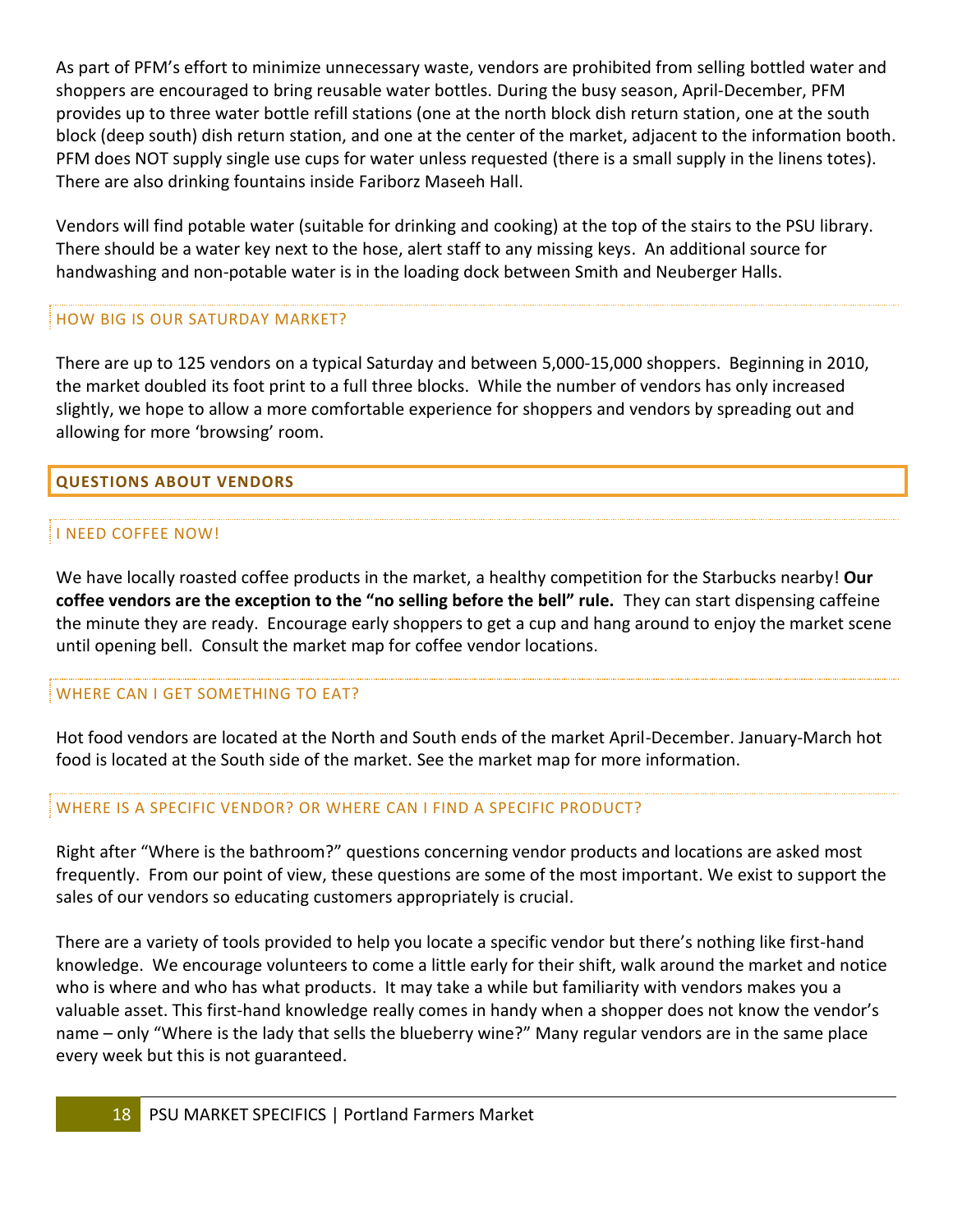# **Finder aids:**

- 1.) The weekly market map
	- This map shows all the booth spaces with vendor names indicated. It also includes market happenings such as Chef in the Market, and music performances. Our market manager creates the map each week based on the requested dates by vendors. There is a chance changes take place by market day so always check with PFM staff for any changes.
- 2.) An alphabetical list of vendors present and scheduled absences and their return date
	- Many shoppers are upset when their favorite vendor is absent. You will often hear "I drove all the way into Portland and now (my favorite vendor) is not here." Agree with the shopper that they have a right to be disappointed. Share the reason if you know it  $-a$ family emergency, lack of product to sell, labor shortage, bad weather, etc. Once they are informed of the reason(s) behind the absence, most shoppers are sympathetic to the plights of small-scale growers and producers.
	- To avoid future disappointment, encourage the shopper to call the office (503.241.0032) the day before to check if a particular vendor will be at the market or check the map on the PSU page of the website.
	- Offer an alternative vendor if known.

# WHY DON'T YOU PUT ALL THE ORGANIC FARMS (OR BAKERIES, OR CHEESE DEALERS) TOGETHER?

What is really being asked here is "who decides what goes where?" The Operations Director decides on space assignments and performs a constant balancing act. Every attempt is made to consider variety when the vendor map is arranged so that two farmers selling similar products are not right next to each other. Bakeries and other prepared foods are interspersed with farmers as are meat, specialty product and cheese vendors. Some vendors pay extra for a corner space, an extra deep space or multiple spaces and therefore are limited to certain areas. When a vendor is absent, the spaces are rearranged to fill gaps. This means other vendors may be moved from a seemingly "regular" location. Most full-season vendors remain in the same space week after week, while others who sell infrequently may move around.

# IS THIS THE SATURDAY MARKET?

Well, we *are* a market on Saturday but the official 'Portland Saturday Market' is a weekend craft market. If they are looking for arts and crafts, they are looking for 'Portland Saturday Market' in Tom McCall Waterfront Park at Burnside Street.

To get to the 'Portland Saturday Market' by public transportation, consult the downtown Portland map in the literature rack. Shoppers can take the MAX Green or Yellow line from SW 6<sup>th</sup> and Montgomery, the Portland Streetcar headed west or buses on  $6<sup>th</sup>$  Ave. Shoppers who want a bit of exercise can walk the 1.3 mile distance (approx. 25 minutes) to Portland Saturday Market along the waterfront as well. For drivers, there is a Naito and Davis Parking garage located at 33 NW Davis Street, about three blocks from the Saturday Market.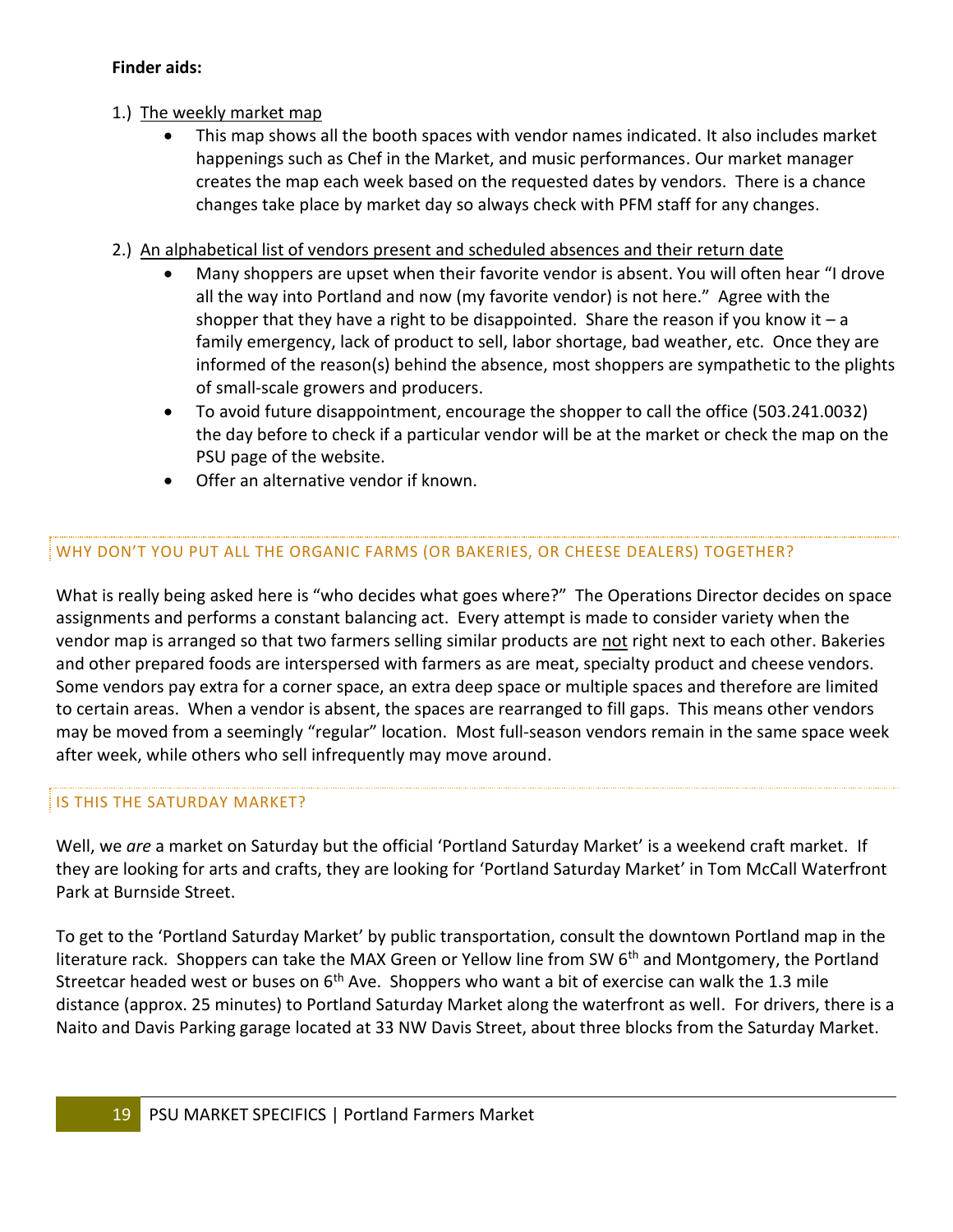# <span id="page-20-1"></span><span id="page-20-0"></span>**EMERGENCIES**

## **WHO TO CALL**

### Notify a staff member immediately!

**Campus Public Safety Emergency: 503-725-4404 Portland Police and Ambulance: 911**

**Campus Public Safety Non-Emergency: 503-725-4407**

**Portland Police Non-Emergency: 503-823-3333**

Campus Security is our first call when there are non-emergency problems in the market (aggressive petitioners, aggressive panhandlers, threatening behavior). Campus security will contact Portland Police as appropriate.

<span id="page-20-2"></span>Also, there is a campus security call box (blue dome on top) between Smith Memorial Center and Neuberger Hall on SW Harrison.

# **LOST AND FOUND**

We do have a "lost and found" tote at the center of most northern block of the market. You can also ask a staff member to check on the market clipboard's lost and found sheet for lost items. Cell phones, wallets, keys and credit cards are kept at the Information booths. If an item has not been turned in, you can give them a general business card or Katherine Bullock's business card.

PSU's Lost and Found voicemail number: 503.725.4435.

# <span id="page-20-3"></span>**SHEMANSKI PARK MARKET SPECIFICS**

This has been a gem of a market for downtown workers and residents since it opened in 1998. Many shoppers walk from their offices to this centrally located market on the South Park Blocks behind the Arlene Schnitzer Concert Hall, just three blocks from Pioneer Courthouse Square. The market buzzes with tourists from nearby hotels, neighboring school teachers with little locavores, and culinary students and chefs shopping for produce for the night's dinner specials. A popular lunch destination, this market features 40 vendor stalls filled with farm-fresh and locally-made food under a lush green canopy of trees.

#### **SHEMANSKI PARK FAQS**

## <span id="page-20-4"></span>DATES/HOURS/LOCATION

Wednesdays, May 4<sup>th</sup> -October 26<sup>th</sup> (& November 23<sup>rd</sup> special Harvest Market)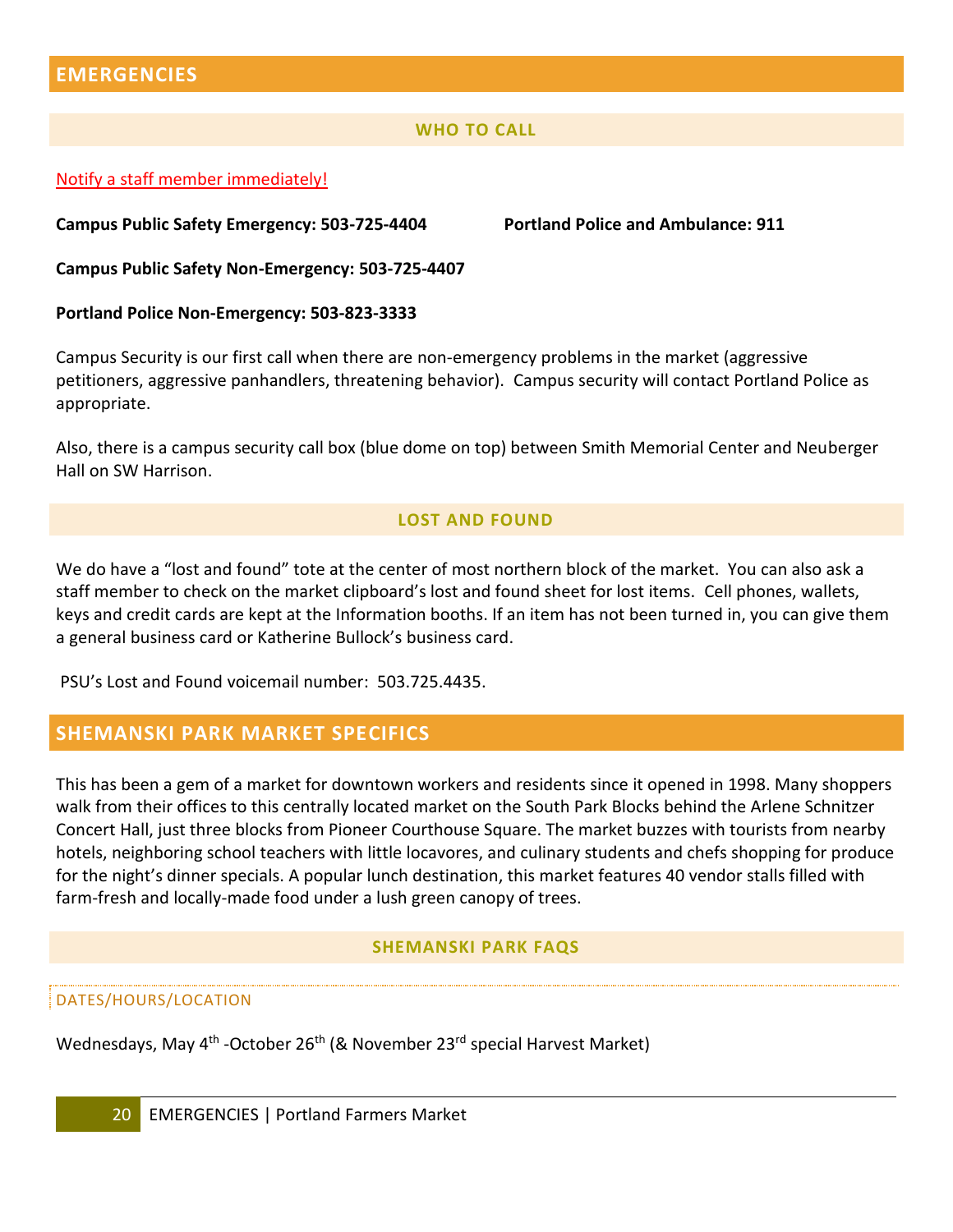Hours: 10:00 a.m. to 2:00 pm

# WHERE IS THE BATHROOM?

Porta potties are located on SW Main St.

## WHO IS THE SHEMANSKI PARK MARKET MANAGER AND WHAT DO THEY DO?

## **Market Manager:** Kyrsten Williams

- Market Managers schedule vendors, create maps and handle all market logistics
	- $\circ$  They should be notified of any safety issues or any dangerous situations
	- o They can answer all market questions regarding vendors and products

## WHERE IS THE NEAREST ATM?

## **CLOSEST BANK ATMs**

- Columbia Bank 1000 SW Broadway suit 100, 97205
- Chase Bank ATM-811 SW 6<sup>th</sup> Ave, 97204
- Wells Fargo ATM-900 SW 5<sup>th</sup> Ave, 97204
- Bank of the West ATM-810 SW Broadway, 97205
- Key Bank ATM-1222 SW  $6<sup>th</sup>$  at SW Jefferson in the PacWest Center
- Bank of America ATM-701 SW  $6<sup>th</sup>$  Ave (Pioneer Courthouse Square Starbucks) 97204
- First Republic Bank ATM-1001 SW 5<sup>th</sup> Ave (5<sup>th</sup> & Main), 97204

# WHERE CAN I PARK?

Street parking is metered and enforced 8AM to 7PM. There is no free parking, nor is PFM able to validate parking. Chefs get free loading/unloading

## WHERE CAN I GET A DRINK OF WATER? WHERE CAN I FIND WATER FOR MY STALL?

As part of PFM's effort to minimize unnecessary waste, vendors are prohibited from selling bottled water and shoppers are encouraged to bring reusable water bottles. Water bottles can be filled at the water refill station. Vendors can find water on the side of the Portland 5 building. They can request a water key from the Information booth.

# <span id="page-21-0"></span>**KING MARKET SPECIFICS**

This market opened in 2009 to resounding success in the King Neighborhood of Northeast Portland. Established with tremendous support from the Northeast Coalition of Neighborhoods (NECN), the market is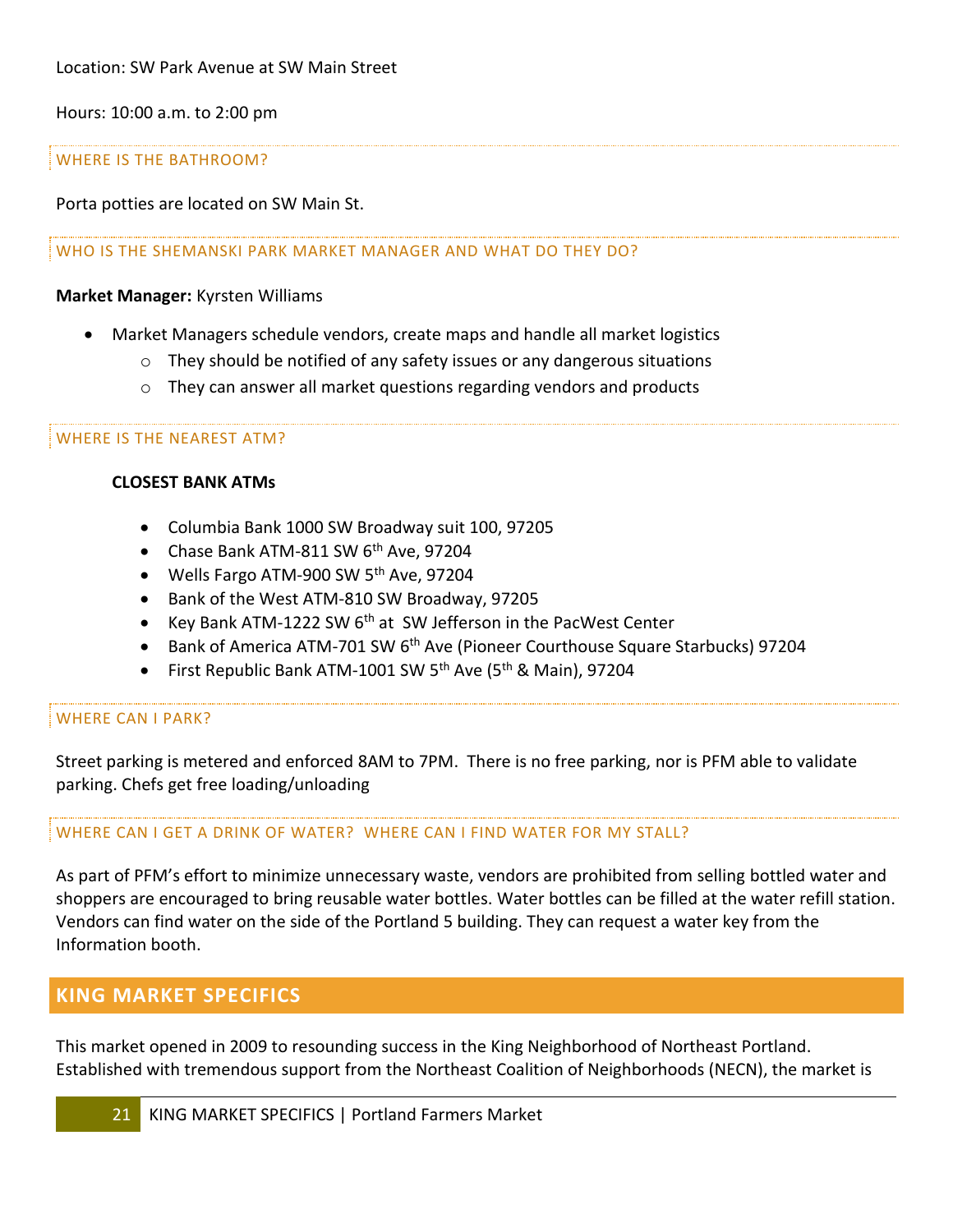located one block south of Alberta Street in the vibrant Alberta Arts District. Adjacent to both King Elementary and King School Park, this market has become a family-centric destination for the neighborhood. Shoppers find breakfast and lunch, listen to local musicians, enjoy a wide variety of kids activities, and explore 35 vendor stalls filled with local bounty from our region's farmers, ranchers, fishermen, foragers and food artisans.

## **KING MARKET FAQS**

<span id="page-22-0"></span>Sundays, May – November

Location: NE 7th at Wygant between Alberta and Prescott

Hours: 10 a.m. to 2 p.m.

#### WHERE ARE THE RESTROOMS?

An ADA porta potty is located west of the market across the col-de-sac by the park field

#### WHERE IS THE ATM?

There is no ATM at the King Farmers Market.

#### WHERE CAN I PARK?

Shoppers can park on the surrounding neighborhood streets. We ask that they do not block peoples driveways or in the parking lots of businesses that are adjacent to the neighborhood market

#### WHERE CAN I GET WATER?

**Shoppers:** Refill stations. You can give cups found in linens tote if needed.

**Vendors:** Ask staff for water

#### WHO IS THE MARKET MANAGER AND WHAT DO THEY DO?

#### **Market Manager:** Lexi Courtney

- Market Managers schedule vendors, create maps and handle all market logistics
	- o They should be notified of any safety issues or any dangerous situations
	- o They can answer all market questions regarding vendors and products

WHAT IS YOUR PET POLICY?

Well behaved pets are welcome on leash at our King market

ARE THERE ANY SPECIAL PROGRAMS OR EVENTS AT THE KING MARKET?

22 KING MARKET SPECIFICS | Portland Farmers Market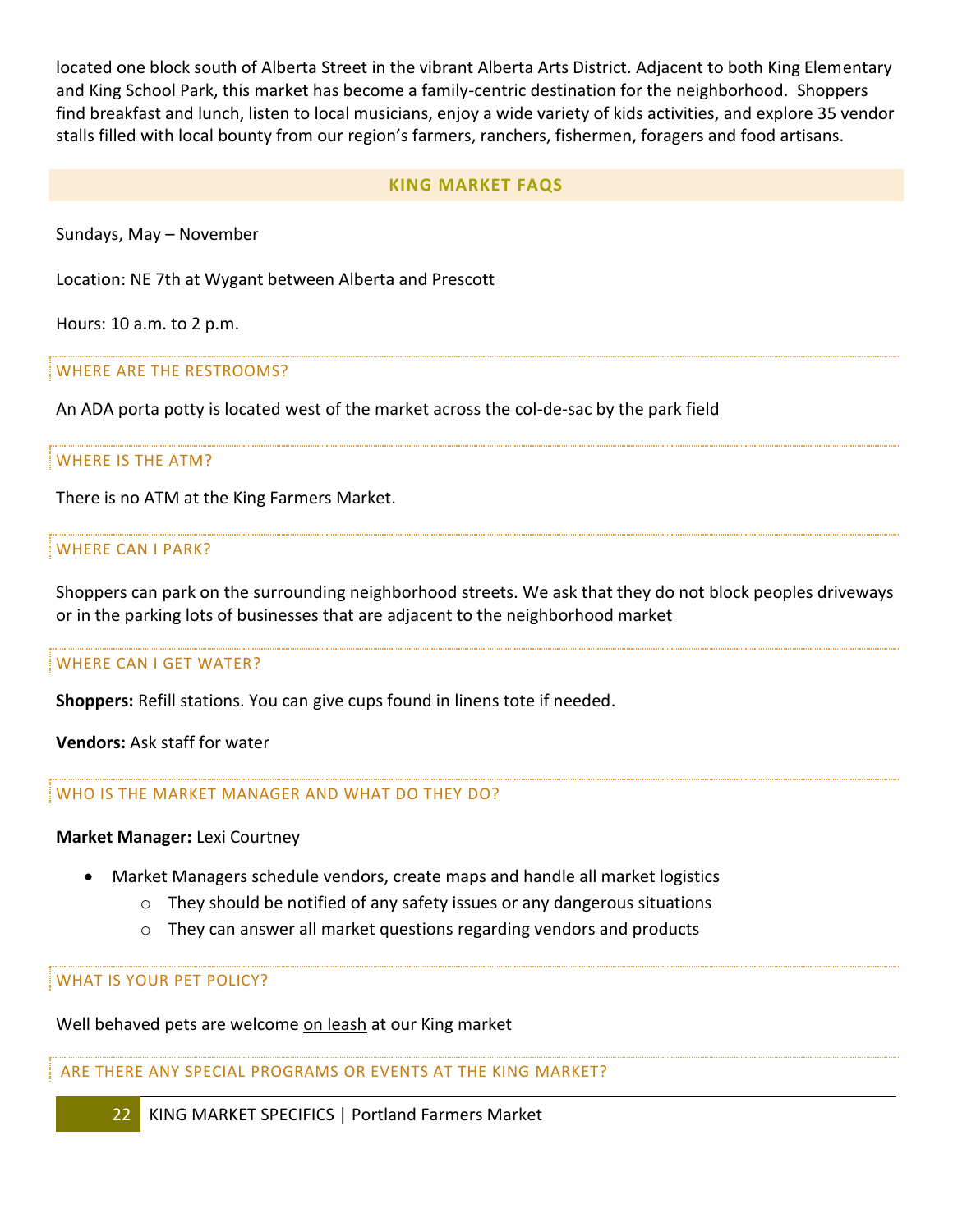This year we have the Kids Cook program run by OSU Extension Service and our Market Music program.

## WHO ARE THE MUSICIANS TODAY?

This information is available on the map for that day and on the PFM website

### WHERE IS THE LOST AND FOUND?

We do have a "lost and found" tote for items turned in at the Information booth. Also check on the market clipboard's lost and found sheet for lost items. Cell phones, wallets, keys and credit cards are kept out of the lost and found tote and held in a secure place at Information booth, please ask a staff member for assistance. If an item has not been turned in, you can give them a general business card or Alodie Spires' business card.

#### WHERE DO I PUT MY GARBAGE AND DIRTY DISHES?

- Hospitality stations at each market include a garbage receptacle and a water bottle refill
- Our Durable Dining Program is up and running! Bus tubs are located at hospitality stations and hot food stalls.

# <span id="page-23-0"></span>**LENTS INTERNATIONAL FARMERS MARKET SPECIFICS**

Portland's only internationally focused market, LIFM provides fresh, affordable, and culturally unique produce to the diverse Lents community and offers farm-direct sales opportunities for immigrant, emerging farmers, and new business owners. In addition to standard market produce, the market features a variety of unique fresh produce from Hmong, Latino, & Russian farmers.

The market opened in 1999 as the Lents Community Market, an idea born out of a small group of Lents residents and community organizations that wanted a positive place in their neighborhood that would also serve low-income shoppers. In the Spring of 2005, Friends of Zenger Farm started hosting monthly meetings with residents interested in working to re-start the market. This group later developed into what is now the Lents Food Group – a community group working to improve healthy food choices in Lents. A successful 3 market pilot season began in 2006 and in 2007, Friends of Zenger farm ran its first full 20-market season. The market focuses on highlighting the diversity of the East Portland neighborhoods and is proud to provide healthy food access and education to the community.

## **LENTS INTERNATIONAL FARMERS MARKET (LIFM) FAQS**

#### <span id="page-23-1"></span>DATES? HOURS? LOCATION?

Sundays, June -November

Location: 92nd and Reedway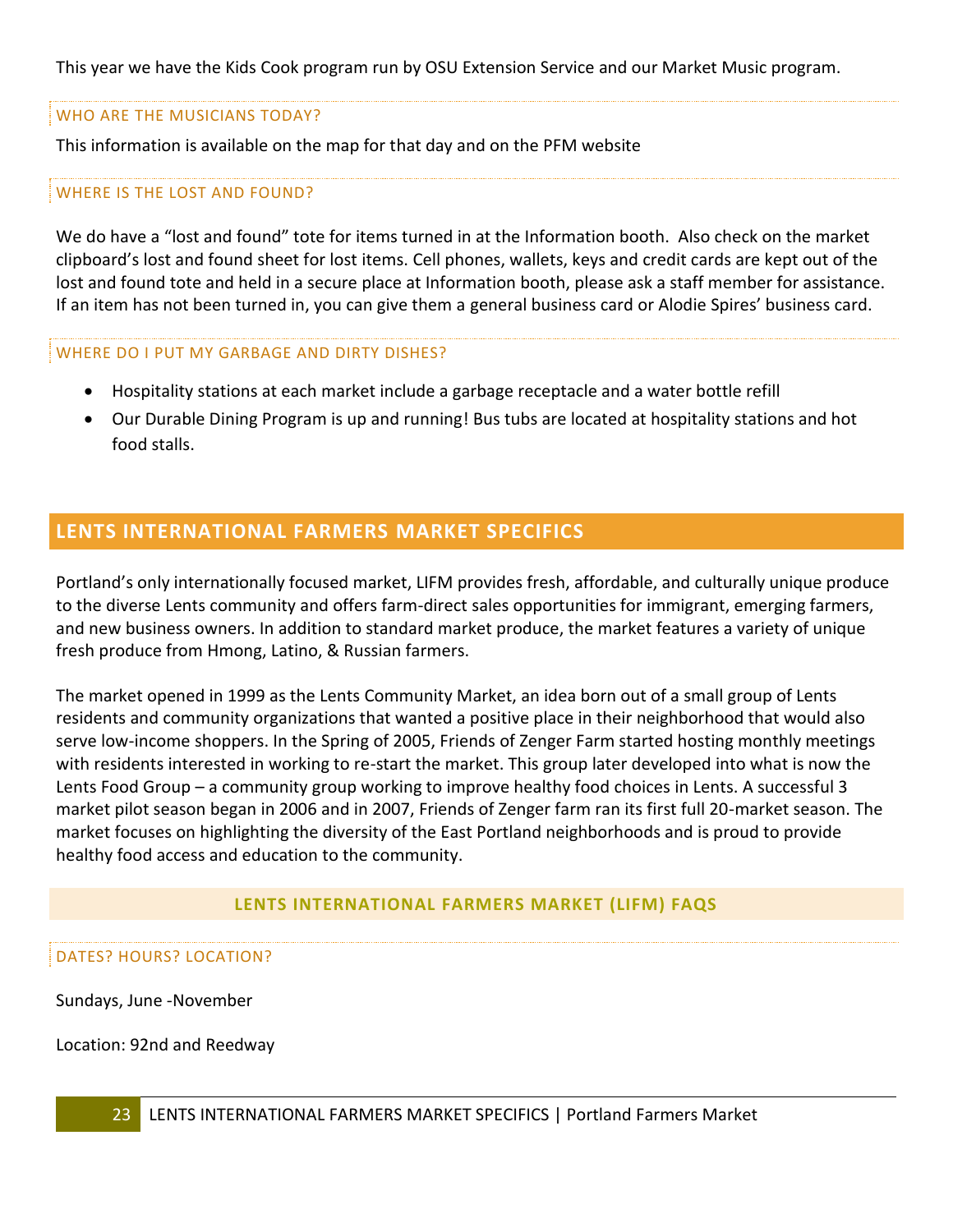## WHERE ARE THE RESTROOMS?

An ADA porta potty is located east of the market behind the dumpster

## WHERE CAN I PARK?

Shoppers can park on the surrounding neighborhood streets. We ask that they do not block peoples driveways or in the parking lots of businesses that are adjacent to the neighborhood market

#### WHERE CAN I GET WATER?

**Shoppers:** Refill stations. You can give cups found in linens tote if needed.

**Vendors:** Ask staff for water

#### WHO IS THE LENT'S MARKET MANAGER AND WHAT DO THEY DO?

#### **Market Manager:** Ada Harris

- Market Managers schedule vendors, create maps and handle all market logistics
	- $\circ$  They should be notified of any safety issues or any dangerous situations
	- $\circ$  They can answer all market questions regarding vendors and products

## WHAT IS YOUR PET POLICY?

Well behaved pets are welcome on leash at our Lents market

#### ARE THERE ANY SPECIAL PROGRAMS OR EVENTS AT THE LENTS MARKET?

- **Market Scouts**, \$3 market money given to kids ages 3-12
- **OSU Extension Service**, recipes and one produce item given out every other week

#### WHO ARE THE MUSICIANS TODAY?

This information is available on the map for that day and on the PFM website.

## WHERE IS THE LOST AND FOUND?

We do have a "lost and found" tote for items turned in at the Information booth. Also check on the market clipboard's lost and found sheet for lost items. Cell phones, wallets, keys and credit cards are kept out of the lost and found tote and held in a secure place at Information booth, please ask a staff member for assistance. If an item has not been turned in, you can give them a general business card or Alodie Spires' business card.

WHERE DO I PUT MY GARBAGE AND DIRTY DISHES?

24 LENTS INTERNATIONAL FARMERS MARKET SPECIFICS | Portland Farmers Market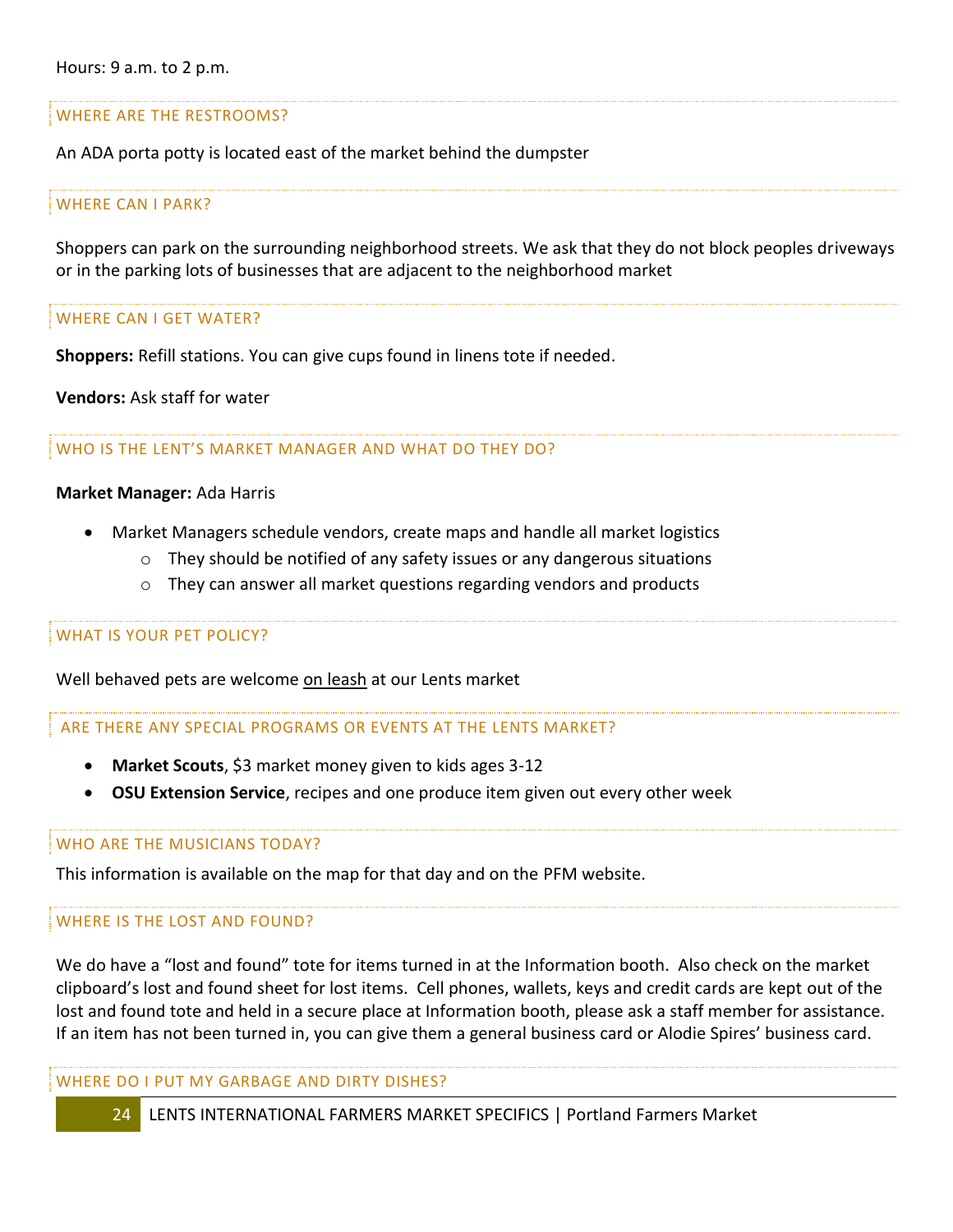• Hospitality stations at each market include a garbage receptacle and a water bottle refill station

# <span id="page-25-0"></span>**KENTON FARMERS MARKET SPECIFICS**

This Wednesday evening market located in the heart of the historic Kenton neighborhood in North Portland opened with enthusiastic support from the community in the summer of 2012. The participation of neighboring businesses, the unique location, the street closure, and live musical entertainment all help to create a festive, street-fair atmosphere in the midst of this growing business district. The 20 vendor stalls, proximity to a MAX station and plenty of nearby parking make this market a lively and convenient destination for fresh, local food.

## **KENTON MARKET FAQS**

## <span id="page-25-1"></span>DATES? HOURS? LOCATION?

Wednesdays, June – September

Location: N Denver at McClellan

Hours: 3 p.m. to 7 p.m.

## WHERE ARE THE RESTROOMS?

Vendors, PFM staff and volunteers may use the restrooms in the Kenton Station. Public restrooms can be found in the Kenton Library.

#### WHERE CAN I PARK?

Shoppers can park on the surrounding neighborhood streets. We ask that they do not block peoples' driveways or in the parking lots of businesses that are adjacent to the neighborhood market.

#### WHERE CAN I GET WATER?

**Shoppers:** Refill stations. You can give a cup found in linens tote if needed.

**Vendors:** Ask staff for water

#### WHO IS THE KENTON MARKET MANAGER AND WHAT DO THEY DO?

#### **Market Manager:** Lexi Courtney

- Market Managers schedule vendors, create maps and handle all market logistics
	- o They should be notified of any safety issues or any dangerous situations